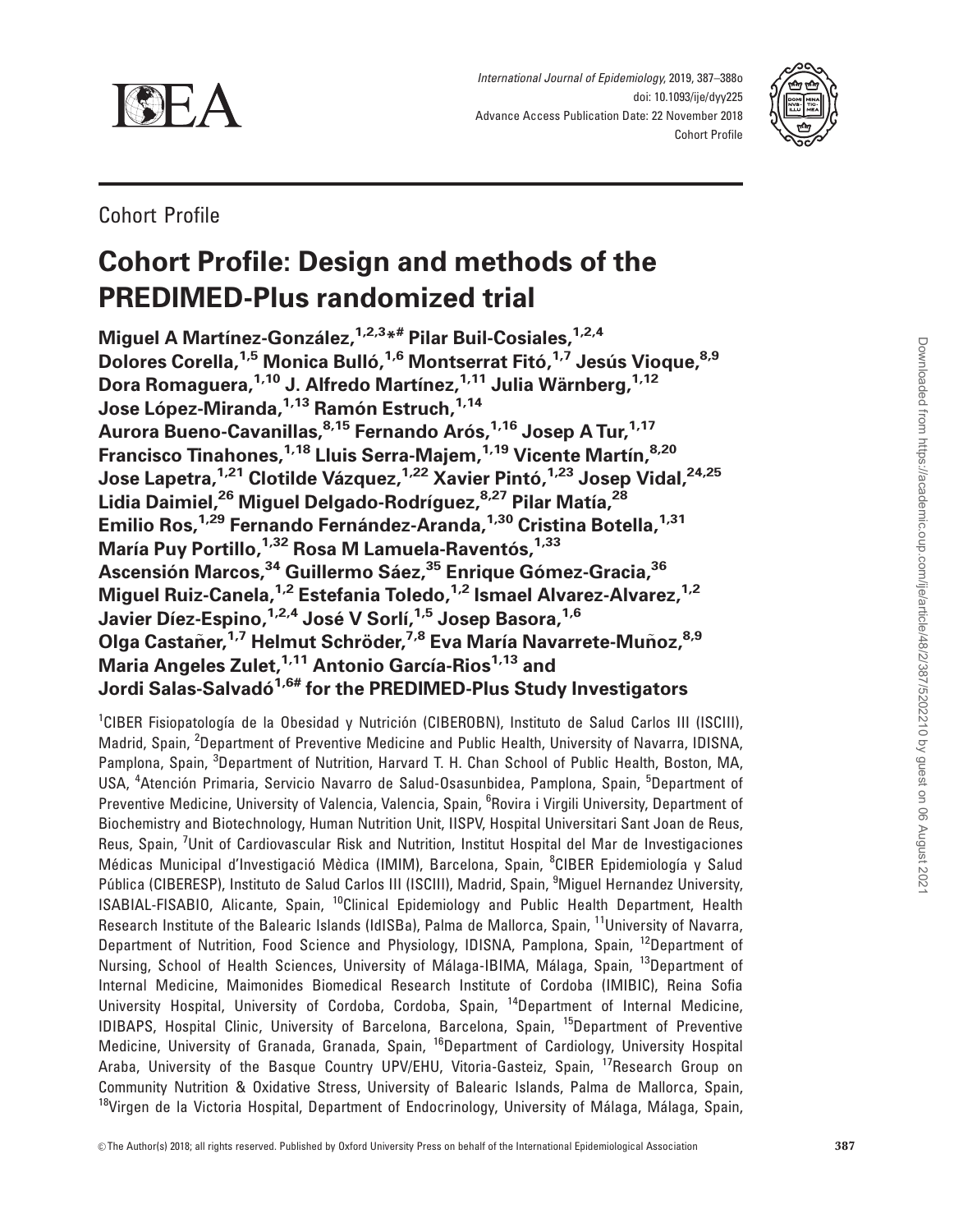<span id="page-1-0"></span><sup>19</sup>University of Las Palmas de Gran Canaria, Research Institute of Biomedical and Health Sciences (IUIBS), Preventive Medicine Service, Centro Hospitalario Universitario Insular Materno Infantil (CHUIMI), Canarian Health Service, Las Palmas, Spain, <sup>20</sup>Institute of Biomedicine (IBIOMED), University of León, León, Spain, <sup>21</sup>Department of Family Medicine, Research Unit, Distrito Sanitario Atención Primaria Sevilla, Sevilla, Spain, <sup>22</sup>Department of Endocrinology, Fundación Jiménez-Díaz, Madrid, Spain, 23Lipids and Vascular Risk Unit, Internal Medicine, Hospital Universitario de Bellvitge, Hospitalet de Llobregat, Barcelona, Spain,  $^{24}$ CIBER Diabetes y enfermedades Metabólicas (CIBERDEM), Instituto de Salud Carlos III (ISCIII), Madrid, Spain, 25Department of Endocrinology, IDIBAPS, Hospital Clinic, University of Barcelona, Barcelona, Spain, <sup>26</sup>Nutritional Genomics and Epigenomics Group, IMDEA Food, CEI UAM  $+$  CSIC, Madrid, Spain, <sup>27</sup>Division of Preventive Medicine, Faculty of Medicine, University of Jaén, Jaén, Spain, <sup>28</sup>Department of Endocrinology and Nutrition, Instituto de Investigación Sanitaria Hospital Clínico San Carlos (IdISSC), Madrid, Spain, <sup>29</sup>Lipid Clinic, Department of Endocrinology and Nutrition, Institut d'Investigacions Biomèdiques August Pi Sunyer (IDIBAPS), Hospital Clı´nic, Barcelona, Spain, 30Eating Disorders Unit, Department of Psychiatry, University Hospital of Bellvitge-IDIBELL, Hospitalet del Llobregat, Barcelona, Spain, <sup>31</sup>Department of Basic and Clinical Psychology and Psychobiology, Universitat Jaume I, Castellón de la Plana, Spain, <sup>32</sup>Department of Nutrition and Food Science, Faculty of Pharmacy and Lucio Lascaray Research Center, Universidad del País Vasco (UPV/EHU), Vitoria, Spain, <sup>33</sup>Department of Nutrition, Food Science and Gastronomy, XaRTA, INSA, -UB, School of Pharmacy and Food Science, University of Barcelona, Barcelona, Spain, 34Institute of Food Science, Technology and Nutrition (ICTAN), Spanish National Research Council (CSIC), Madrid, Spain, <sup>35</sup>Department of Biochemistry and Molecular Biology, Faculty of Medicine and Odontology, University Hospital Dr. Peset, University of Valencia, Valencia, Spain and <sup>36</sup>Department of Preventive Medicine, University of Malaga, Malaga, Spain

\*Corresponding author. Department of Preventive Medicine and Public Health, University of Navarra, C/Irunlarrea, 1. 31080. Pamplona (Navarra), Spain. E-mail: mamartinez@unav.es

 $^{\#}$ These are the senior authors on behalf of all the <code>PREDIMED-Plus</code> Investigators.

Editorial decision 13 September 2018; Accepted 8 October 2018

#### Why was the cohort set up?

The PREDIMED (in Spanish: PREvención con DIeta MEDiterránea) primary prevention trial<sup>1–[3](#page-13-0)</sup> reported in 2013 that long-term adherence to an energy-unrestricted Mediterranean diet (MedDiet), supplemented with either extra-virgin olive oil (EVOO) or nuts, reduced cardiovascular disease (CVD). PREDIMED showed a 30% relative reduction in the composite cardiovascular primary endpoint (stroke, myocardial infarction or cardiovascular death). $2,3$  $2,3$  $2,3$ However, the PREDIMED trial tested only the composition of the diet, but did not test other lifestyle interventions (i.e. energy reduction, increased physical activity (PA) and behavioural modification) frequently applied in the context of the current unprecedented obesity pandemic[.4](#page-13-0),[5](#page-13-0) With the exception of the null results of the Look-AHEAD trial,<sup>6</sup> and the successful results of the EXERDIET-HTA study that found improvements in blood pressure, cardio-respiratory fitness and body composition (though they encouraged adherence to an hypocaloric DASH diet, instead of a Mediterranean diet), $\frac{7}{7}$  $\frac{7}{7}$  $\frac{7}{7}$  lifestyle interventions including such components have never been tested in long-term randomized trials using hard cardiovascular events as endpoints.

The rationale for a new randomized trial ('PREDIMED-Plus') is to go beyond the previous PREDIMED trial, and to answer one of the most important questions in current medical practice: is an intentional body mass reduction through PA promotion and energy reduction, able to bring about in the long term a substantial reduction in hard cardiovascular clinical events? Our main hypothesis is that by addressing three lifestyle aspects (energy reduction with a high-quality dietary pattern, recommendations on PA and motivational behaviour changes, based on providing persuasion and tools for solving problems, potentially derived from avoiding high calorie foods and sedentary lifestyles), an even stronger reduction in the risk of hard cardiovascular events will be attained, as compared with that observed with only a MedDiet.

The worldwide prevalence of obesity has almost tripled since  $1975^{4,5,8,9}$  $1975^{4,5,8,9}$  $1975^{4,5,8,9}$  $1975^{4,5,8,9}$  $1975^{4,5,8,9}$  $1975^{4,5,8,9}$  $1975^{4,5,8,9}$  More than one in three adults is now obese in the USA<sup>[9](#page-14-0)</sup> and the obesity epidemic has become global[.4](#page-13-0),[5](#page-13-0) Increased risks of CVD, several cancers, diabetes, depression and impaired cognitive function have been found related to a high body mass index. $4,5,10-14$  $4,5,10-14$  $4,5,10-14$  $4,5,10-14$  $4,5,10-14$  $4,5,10-14$  $4,5,10-14$  On the basis of long-standing and good quality evidence that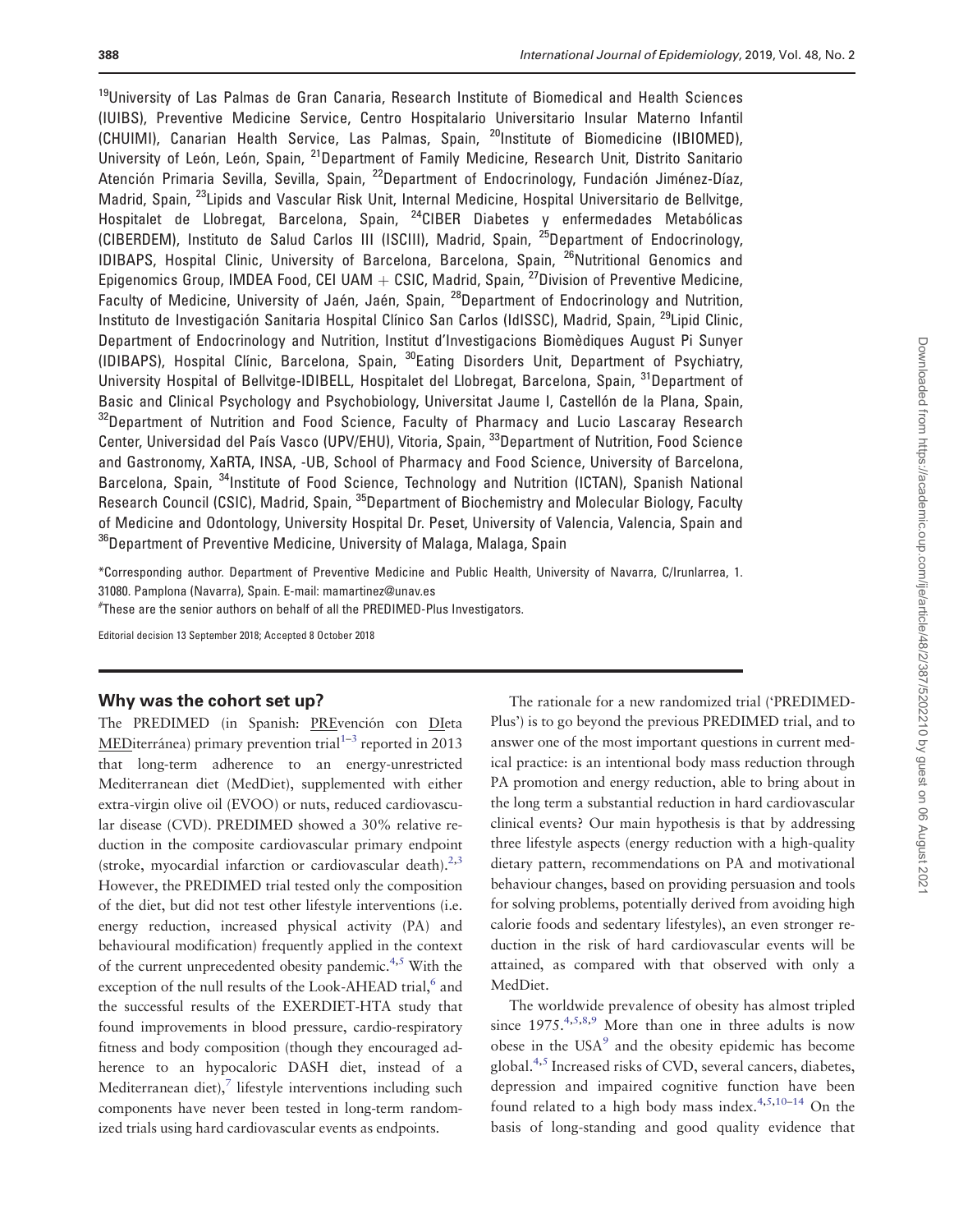<span id="page-2-0"></span>lifestyle changes that result in modest, sustained body mass reductions of 5% to 10% produce clinically meaningful reductions in the potency of cardiovascular risk factors,  $15$ expert panels set up by the National Institutes of Health and the World Health Organization advise that overweight and obese adults with comorbid conditions should lose 5– 10% of their initial body mass, with lifestyle interventions as primary treatment.<sup>[16](#page-14-0),[17](#page-14-0)</sup> These interventions should include an energy-restricted diet, PA and behavioural education.<sup>[18](#page-14-0),[19](#page-14-0)</sup>

The global failure in addressing and combating overweight/obesity during the past three decades is a great setback for public health, and is probably due to a wrong conventional approach that needs to be revised.<sup>20</sup> During the 1990s and early 2000s, scientific societies usually recommended low-fat diets to promote body mass reduction and prevention of chronic disease.<sup>[19](#page-14-0)</sup> However, long-term adherence to low-fat diets proved limited $21$  and, for those who lost body mass, body mass regain usually occurred after  $6-12$  months.<sup>[21](#page-14-0)–[25](#page-14-0)</sup> Low-fat diets are also far from optimal because it is difficult to sustain a high consumption of vegetables unless dressed with sizeable amounts of vegetable oils. Alternative approaches with low-carbohydrate diets resulted in nutritional profiles usually poor in several micro-nutrients and requiring multivitamin supplements.<sup>26–[29](#page-14-0)</sup>

The Look AHEAD trial $<sup>6</sup>$  $<sup>6</sup>$  $<sup>6</sup>$  was unique in testing an inten-</sup> sive body mass reduction lifestyle programme based on a low-fat diet and PA in obese adults with type 2 diabetes. This intervention was ineffective in reducing incident CVD (the primary outcome) and, even though an absolute 5% loss of initial body mass was attained, the trial was stopped after the 9.6-year median follow-up due to futility. As summarized in a recent meta-analysis, body mass reduction interventions based on low-fat diets have been ineffective in reducing CVD events.<sup>[30](#page-14-0)</sup>

In summary, novel alternative approaches for confronting the unprecedented obesity pandemic are needed. Extreme body mass reduction diets do not seem a solution because they represent large departures from the usual diet, are difficult to follow in the long term and their safety has not been well documented[.28](#page-14-0),[29](#page-14-0) An alternative approach in the dietary control of overweight and obesity for CVD prevention could include well-known, healthy and palatable dietary patterns, such as the traditional MedDiet. The MedDiet is relatively rich in fat from vegetable sources [EVOO, nuts], includes an abundance of plant foods (vegetables, fruits, whole grains, legumes), moderate fish consumption and red wine in moderation (usually consumed with meals), but set limitations on the consumption of red and processed meats, refined grains, potatoes, whole-fat dairy, and ultra-processed foods such as ice-creams, sweets, creamy desserts, commercial bakery and sugar-sweetened

beverages.[31](#page-14-0) According to a substantial and increasing body of scientific evidence, the MedDiet has passed the tests of long-term sustainability, effectiveness and nutritional quality.[31](#page-14-0)–[34](#page-14-0) In addition, several studies have shown that a closer adherence to the MedDiet is usually associated in the long term with slowing down age-related body mass gain or obesity incidence [\(Supplementary Table 1,](https://academic.oup.com/ije/article-lookup/doi/10.1093/ije/dyy225#supplementary-data) available as [Supplementary data](https://academic.oup.com/ije/article-lookup/doi/10.1093/ije/dyy225#supplementary-data) at IJE online). A systematic review of five trials suggested that a MedDiet was a feasible alternative to a low-fat diet for achieving weight loss after a 12-month follow-up.<sup>35</sup> The excellent long-term results of the energy-reduced MedDiet (erMedDiet) in the DIRECT trial, $36,37$  $36,37$  $36,37$  and the modest but encouraging results of the PREDIMED trial after 5 years of adherence to a calorieunrestricted MedDiet,<sup>38</sup> also support that an erMedDiet might be the ideal approach for body mass reduction and cardiovascular prevention in patients with overweight/obesity and metabolic syndrome. No clinical trial has assessed the long-term impact of body mass reduction with an erMedDiet on hard cardiovascular events. Thus, the PREDIMED-Plus trial seeks to provide a new, affordable and sustainable approach to reduce excess cardiovascular morbidity in overweight/obese patients with metabolic syndrome by implementing lifestyle changes within the context of an erMedDiet.

With regard to behaviour modification, previous studies have described the role of motivational enhancement strategies in interventions aimed to reduce adiposity in obese par-ticipants.<sup>[39](#page-14-0)</sup> Armstrong et al.,<sup>[40](#page-14-0)</sup> in a meta-analysis, reported a significant beneficial effect of motivational interviewing on reductions of body mass in overweight/obese participants. In addition, a review of randomized controlled trials suggested the potential of motivational interview to help primary care adult patients lose weight and improve weightrelated variables.<sup>41</sup> As we aimed to recruit senior participants, who are likely to show deep-rooted habits, a behavioural intervention could be effective in reducing dropping out due to poor motivation, and provide tools to help better embrace the different components of the intervention.

PREDIMED-Plus is expected to take advantage of the synergy of a high-quality diet (a supplemented erMedDiet) plus a weight-loss intervention (using energy restriction, PA recommendations and behavioural modifications) on the incidence of hard cardiovascular endpoints. Considering the rising obesity-related healthcare  $costs<sub>1</sub><sup>42</sup>$  the proposed strategy could provide a means for substantially reducing the economic burden of obesity. Moreover, our research aims to intervene at the primary care level, the setting best suited for an intensive body mass reduction intervention from the perspective of national health systems (NHS).

PREDIMED-Plus is an ongoing trial conducted in the 23 Spanish study centres listed in [Table 1.](#page-3-0) General practitioners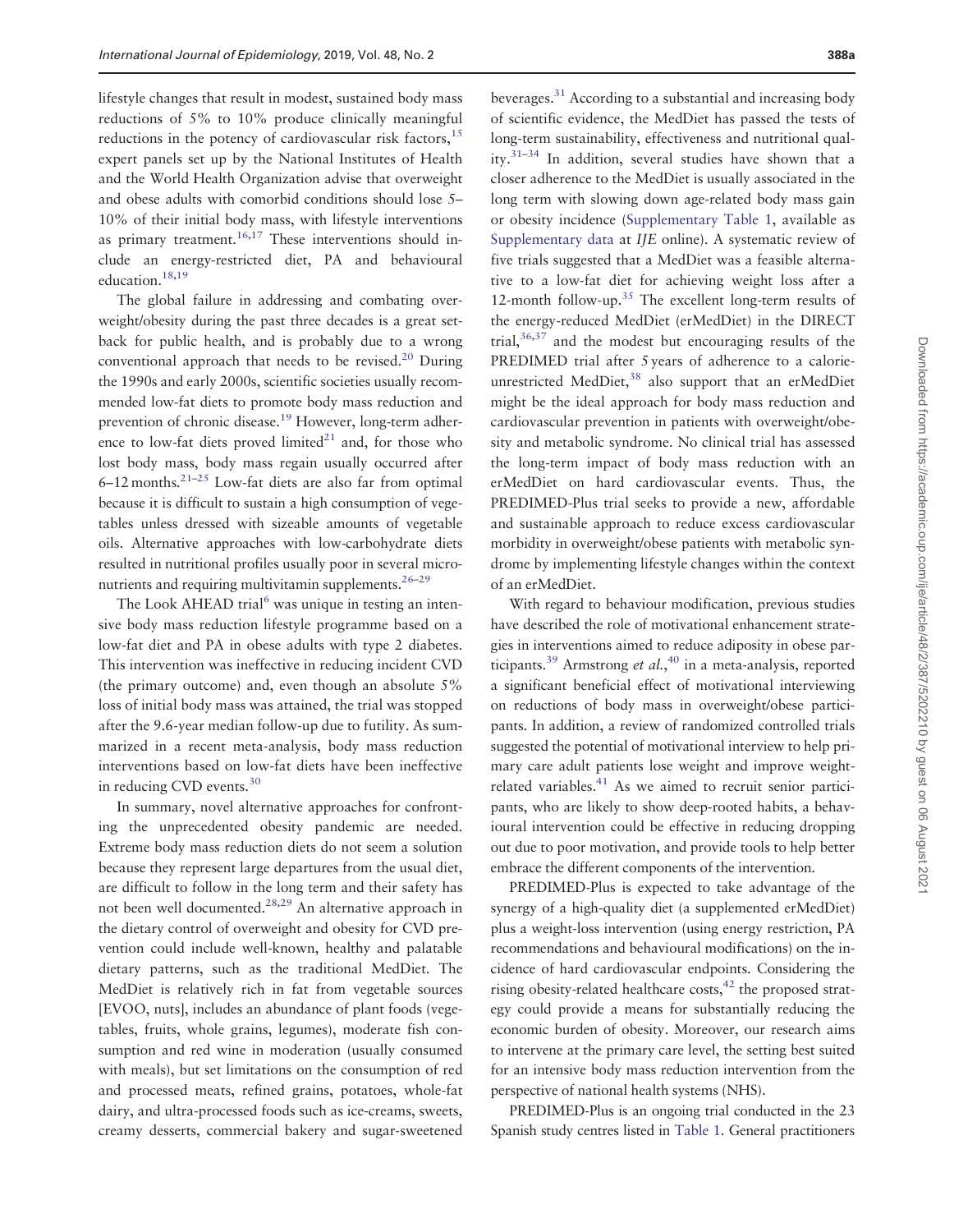| Location of the centre (department) | Principal investigator | Number of participating PCPH | Number of participants recruited |
|-------------------------------------|------------------------|------------------------------|----------------------------------|
| Navarra (Epidemiology)              | Martínez-González MA   | 11                           | 628                              |
| Valencia (Genetics)                 | Corella D              | 14                           | 465                              |
| Reus (Nutrition)                    | Salas-Salvadó J        | 5                            | 460                              |
| Barcelona (Molecular biology)       | Fitó M                 | 40                           | 407                              |
| Alicante (Epidemiology)             | Vioque J               | 6                            | 361                              |
| Balearic (Cardiology)               | Romaguera D            | 7                            | 335                              |
| Navarra (Nutrition)                 | Martinez JA            | 8                            | 331                              |
| Málaga (Nutrition)                  | Wärnberg J             | 3                            | 326                              |
| Córdoba (Internal medicine)         | López-Miranda J        | 1 <sup>a</sup>               | 308                              |
| Barcelona (Internal medicine)       | Estruch R              | 7                            | 302                              |
| Granada (Epidemiology)              | Bueno-Cavanillas A     | 6                            | 296                              |
| Vitoria (Cardiology)                | Arós F                 | 18                           | 274                              |
| Balearic (Physiology)               | Tur JA                 | 7                            | 270                              |
| Málaga (Endocrinology)              | Tinahones FJ           | 6                            | 268                              |
| Canary Islands (Epidemiology)       | Serra-Majem L          | 5                            | 266                              |
| León (Public Health)                | Martín V               | 9                            | 258                              |
| Sevilla (Primary care)              | Lapetra J              | 10                           | 232                              |
| Madrid (Endocrinology)              | Vázquez C              | 12                           | 230                              |
| Barcelona (Internal medicine)       | Pintó X                | 11                           | 207                              |
| Barcelona (Endocrinology)           | Vidal J                | 5                            | 205                              |
| Madrid (Nutrition)                  | Daimiel L              | 6                            | 169                              |
| Jaén (Epidemiology)                 | Delgado-Rodríguez M    | 6                            | 152                              |
| Madrid (Endocrinology)              | Matía P                | 5                            | 124                              |
| Total                               |                        | 208                          | 6874                             |

<span id="page-3-0"></span>Table 1. Participants recruited per centre in the PREDIMED-Plus trial

PCHC, primary care health centres.

a Lipids and Atherosclerosis Unit, Department of Internal Medicine, Reina Sofia University Hospital.

from over 200 primary healthcare centres contributed to the recruitment of participants. This trial is supported by a European Research Council Advanced Research Grant (PI: MAM-G, grant #349018) and other competitive grants from the official agency of the Spanish Government (Instituto de Salud Carlos III), detailed at the end of the manuscript. In accordance with the previous PREDIMED trial, participants receive free allowances of extra-virgin olive oil provided by Fundación Patrimonio Comunal Olivarero.

# Who is in the cohort?

A large cohort of 6874 participants (mean age  $65.0 \pm 4.9$ , range: 55–75 years) with overweight or obesity, harbouring the metabolic syndrome, has been assembled for long-term follow-up. After the run-in period (see below), the randomization started in October 2013 and finished in December 2016 (Figure 1). Trial close will take place after 6 years of intervention (March 2022). Subsequent follow-up will continue as an observational multi-purpose cohort to explore other hypotheses and to develop nested case-control analyses for studies of biomarkers and gene-nutrient interactions.

The primary endpoint is a combined cardiovascular outcome: myocardial infarction (acute coronary syndromes with



Figure 1. Recruitment: number of recruited participants by randomization date in the PREDIMED-Plus trial.

positive troponin test), stroke or cardiovascular mortality. We hypothesize that the active lifestyle intervention will be effective in body mass reductions and long-term weight-loss maintenance, including reductions in waist circumference.

Secondary endpoints and intermediate outcomes are listed in [Supplementary Table 2](https://academic.oup.com/ije/article-lookup/doi/10.1093/ije/dyy225#supplementary-data), available as [Supplementary data](https://academic.oup.com/ije/article-lookup/doi/10.1093/ije/dyy225#supplementary-data) at IJE online. Moreover, we are storing plasma, serum, buffy coat and nail and urine samples to evaluate additional risk factors and outcomes in the future, depending on available funding.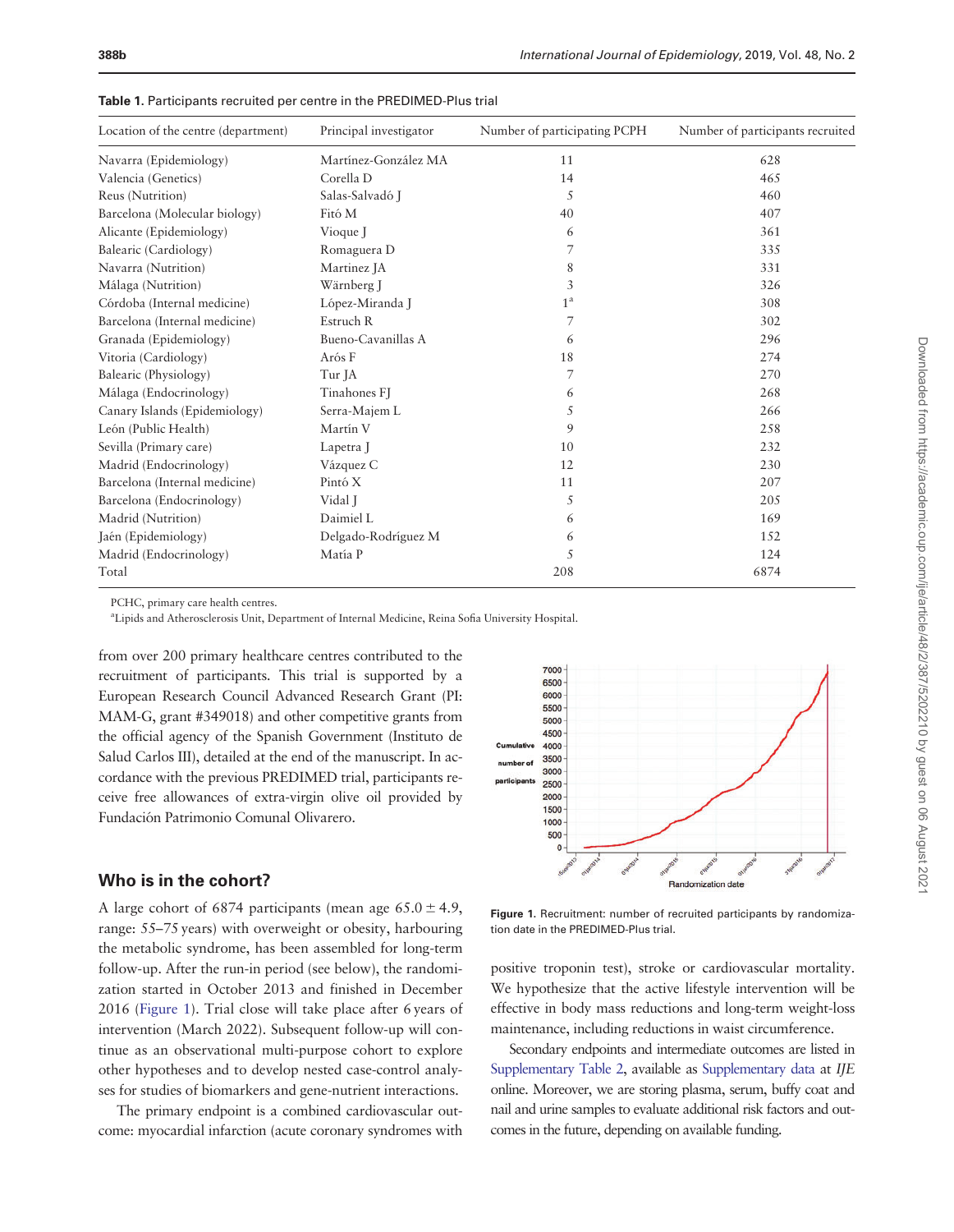<span id="page-4-0"></span>Participants are men aged 55–75 years and women aged 60–75 years, with overweight or obesity (body mass index  $27-40 \text{ kg/m}^2$ ), who at baseline met at least three components of the metabolic syndrome[.43](#page-15-0) Our initial goal was that diabetic participants (reporting diabetes or taking medication to control diabetes) comprised <30%, approximately 25% of the sample. Exclusion criteria are shown in [Supplementary](https://academic.oup.com/ije/article-lookup/doi/10.1093/ije/dyy225#supplementary-data) [Table 3](https://academic.oup.com/ije/article-lookup/doi/10.1093/ije/dyy225#supplementary-data), available as [Supplementary data](https://academic.oup.com/ije/article-lookup/doi/10.1093/ije/dyy225#supplementary-data) at IJE online.

After the institutional review boards of all participating institutions had approved the study protocol, the selection process began by identifying names of potential participants from the records of primary care health centres (PCHC) in more than 200 PCHC. The facts that the Spanish NHS is universal, and free access to PCHC is offered to all citizens, strengthen this study in terms of follow-up and easy access to medical records. The clinical records of these persons were individually reviewed to exclude those who did not meet eligibility criteria. Family doctors approached potential participants via telephone call or during clinical visits. If candidates were interested in participating, a face-to-face interview was scheduled. During this interview, the purpose and characteristics of the study were explained, and willing participants were asked to sign two informed consent forms (one for the general protocol and another for genetic research and biobanking). A brief description of the study, including the explanation that participants would receive free allowances of EVOO and mixed tree nuts for the duration of the trial, was given at this first visit. Most (>70 %) candidates approached in this way agreed to return for the screening visit.

A 4-week run-in period starting immediately after the screening visit was scheduled, before randomization. This period aimed to assess willingness to participate in the study, and to predict compliance with the intended intervention. We evaluated in this period the likelihood of participants attending the scheduled sessions and completing correctly the assessment tools (including self-monitoring and recording of lifestyles and food habits).

The main obstacles when setting up the cohort were the difficulties in finding participants with the predefined inclusion criteria (men and women aged 55–75 and 60–75 years, respectively, with overweight or obesity, who at baseline met at least three components of the metabolic syndrome), the recruitment of more diabetic participants than expected (27.2%; above the objective of no more than 25% of participants with diabetes at baseline), the slowness of recruitment that lasted longer than expected (3years, as against the expected 2years) and the difficulties in finding participants who showed eagerness and willingness to comply with the interventions.

### Sample size and statistical power estimation

Assuming a two-tailed alpha error of 0.05, a cumulative incidence in the control group after 6 years of at least  $10\%,$  $10\%,$ <sup>1</sup>

an anticipated hazard ratio (HR) for the combined primary cardiovascular end point of 0.70, and dropout rates of up to 20%, the required sample size was approximately 1600 participants per group [\(Supplementary Figure 1,](https://academic.oup.com/ije/article-lookup/doi/10.1093/ije/dyy225#supplementary-data) available as [Supplementary data](https://academic.oup.com/ije/article-lookup/doi/10.1093/ije/dyy225#supplementary-data) at IJE online). To be conservative, we aimed to recruit at least 6000 participants, 3000 in each group. The final sample included 6874 participants distributed over 23 centres ([Table 1\)](#page-3-0).

Study participants were randomized 1:1 into two equally sized groups. Computer-generated random allocation was centrally elaborated in blocks of six subjects and stratified by sex, age  $(<65, 65-70, >70)$  and centre. The randomization procedure was internet-based and blinded to all staff and to the principal investigators of each centre. Participants were correctly randomized within each stratum of centre, sex and age. Spouses of participants who wished to belong to the same group were randomized together, and we used the couple as unit of randomization among 808 participants (404 couples). In the specific cases of couples in which the first spouse was previously recruited at a different time, the last spouse entering the study was directly assigned (not randomized) to the same study arm than his/her partner. The comparisons of observed versus expected proportions in each stratum gave all P-values above 0.05 [\(Supplementary Figure 2](https://academic.oup.com/ije/article-lookup/doi/10.1093/ije/dyy225#supplementary-data), available as [Supplementary data](https://academic.oup.com/ije/article-lookup/doi/10.1093/ije/dyy225#supplementary-data) at IJE online).

Baseline characteristics of participants by group allocation are shown in [Table 2.](#page-5-0) The randomization procedure was successful, and the baseline covariates were well balanced between groups. As expected after multiple comparisons, some statistically significant differences in baseline characteristics existed. The proportion of current smokers at baseline was higher in the intervention  $(13.5\%)$  than in the control group (11.5%), and baseline leisure-time PA was lower in the intervention [2485 metabolic equivalents (METs)-min/week] than in the control group (2705 METs-min/week). In any case, this potential confounding will be controlled for in the analyses. Compared with those who were excluded during the run-in period, randomized participants were more likely to be male, former smokers, significantly younger, had higher mean body mass at baseline, reported more frequently hypertension and family history of coronary heart disease and showed higher willingness to change their diet [\(Supplementary Table 4](https://academic.oup.com/ije/article-lookup/doi/10.1093/ije/dyy225#supplementary-data), available as [Supplementary data](https://academic.oup.com/ije/article-lookup/doi/10.1093/ije/dyy225#supplementary-data) at IJE online). The research ethics committees of all centres approved the study protocol during 2013 and 2014. The trial was registered in 2014 at [\[www.](http://www.isrctn.com/ISRCTN89898870) [isrctn.com/ISRCTN89898870](http://www.isrctn.com/ISRCTN89898870)].

# How often have they been followed up?

The frequency of contacts with participants is twice a year for the control group and three times a month (one group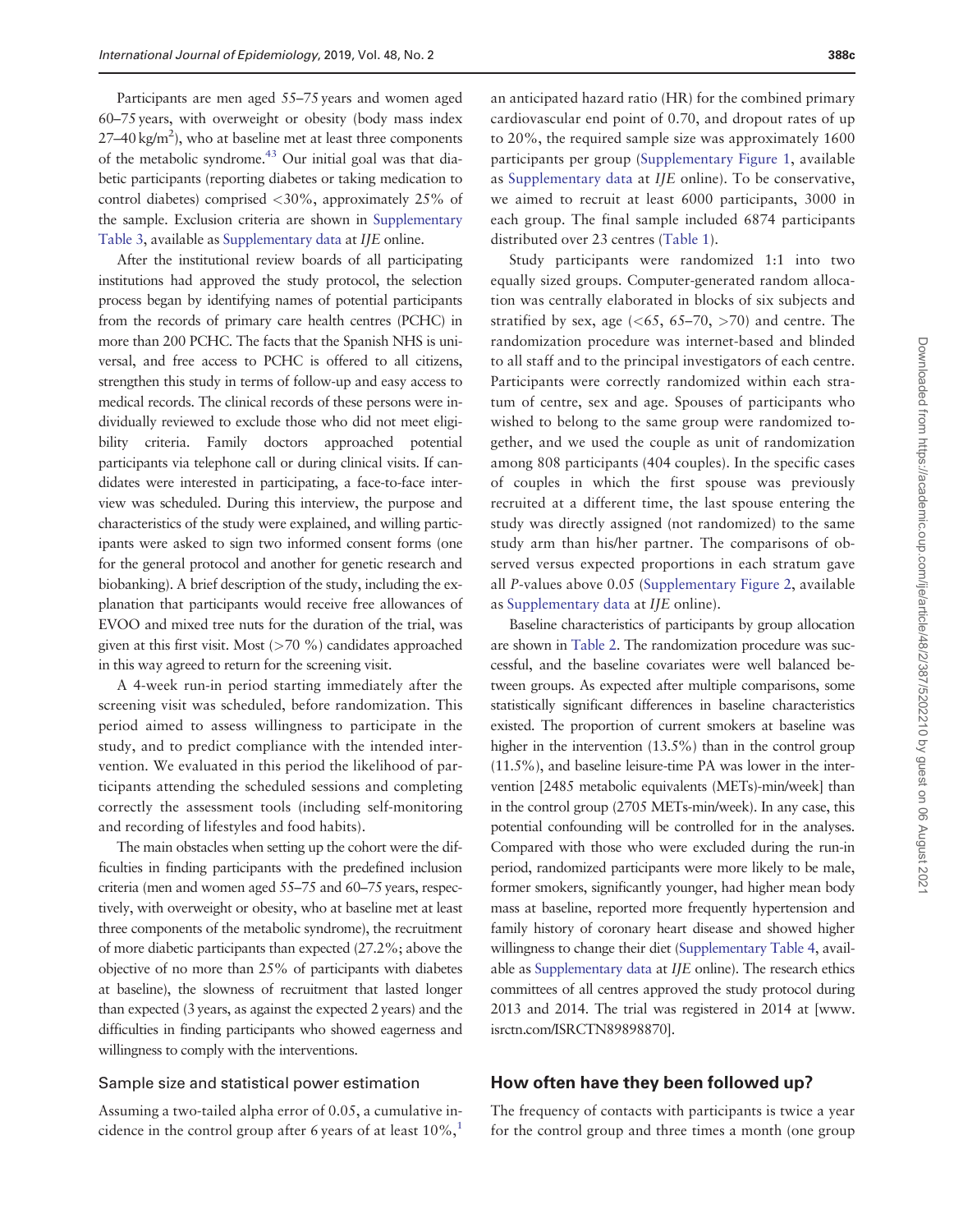<span id="page-5-0"></span>

| Characteristics at baseline                   | Control      | Intervention | P-value |
|-----------------------------------------------|--------------|--------------|---------|
| $\mathcal N$                                  | 3468         | 3406         |         |
| Subjects individually randomized              | 3052         | 3014         |         |
| Subjects randomized in couples                | 416          | 392          |         |
| Age (mean years, SD)                          | 65.0(4.9)    | 64.9(4.9)    | 0.337   |
| Female sex $(\% )$                            | 48.6         | 48.4         | 0.830   |
| Baseline weight (mean kg, SD)                 | 86.5(13.0)   | 86.7(13.0)   | 0.465   |
| Baseline waist (mean cm, SD)                  | 107.6(9.7)   | 107.6(9.6)   | 0.851   |
| Waist-to-height ratio (mean, SD)              | 66.5(5.5)    | 66.3(5.5)    | 0.300   |
| Baseline body-mass index $(kg/m^2;$ mean, SD) | 32.6(3.5)    | 32.6(3.4)    | 0.848   |
| Obesity $(\% )$                               | 73.4         | 73.7         | 0.793   |
| Smoking                                       |              |              | 0.004   |
| Current smoker (%)                            | 11.5         | 13.5         |         |
| Former smoker (%)                             | 52.4         | 47.6         |         |
| Self-reported diabetes at baseline (%)        | 26.6         | 27.8         | 0.280   |
| Family history of premature CHD (%)           | 17.4         | 16.1         | 0.132   |
| High blood cholesterol (%)                    | 68.5         | 70.1         | 0.130   |
| Total cholesterol (mean mg/dl, SD)            | 197.6 (40.3) | 196.9 (37.6) | 0.521   |
| LDL cholesterol (mean mg/dl, SD)              | 121.4 (40.9) | 121.8 (43.6) | 0.719   |
| HDL cholesterol (mean mg/dl, SD)              | 48.2(11.7)   | 47.9 (11.9)  | 0.272   |
| Triglycerides (mean mg/dl, SD)                | 153.4(79.0)  | 151.4 (76.9) | 0.306   |
| Glucose (mean mg/dl, SD)                      | 113.7(30.1)  | 113.2(28.2)  | 0.524   |
| Systolic blood pressure (mean mmHg, SD)       | 139.4 (16.7) | 139.6 (17.2) | 0.701   |
| Diastolic blood pressure (mean mmHg, SD)      | 80.8(9.9)    | 80.9(10.0)   | 0.609   |
| Hypertension $(\% )$                          | 82.7         | 83.5         | 0.393   |
| Physical activity (METs/min-week; mean, SD)   | 2705 (2430)  | 2485 (2234)  | < 0.001 |
| Chair test (#/30 sec; mean, SD)               | 13.2(5.5)    | 13.3(5.0)    | 0.393   |
| Adherence to the erMedDiet (mean, SD)         | 8.5(2.7)     | 8.4(2.6)     | 0.109   |
| Adherence to the MedDiet (mean, SD)           | 7.4(1.9)     | 7.4(1.9)     | 0.212   |
| Total energy intake (kcal/d; mean, SD)        | 2417 (626)   | 2393 (603)   | 0.108   |
| Fat intake (%E; mean, SD)                     | 39.5(6.5)    | 39.4(6.6)    | 0.311   |
| Carbohydrate intake (%E; mean, SD)            | 40.8(6.9)    | 41.1(6.8)    | 0.147   |
| Protein intake (%E; mean, SD)                 | 16.6(2.8)    | 16.5(2.8)    | 0.648   |
| Alcohol intake (mean g/d, SD)                 | 11.4(15.5)   | 10.9(15.2)   | 0.206   |
| Dietary fibre intake (mean g/d, SD)           | 26.2(9.0)    | 26.3(9.2)    | 0.665   |
| Primary education (%)                         | 49.3         | 46.7         | 0.029   |
| Non-European origin (%)                       | 2.7          | 2.3          | 0.340   |
| Willingness to change diet (mean, SD)         | 2.7(0.5)     | 2.7(0.5)     | 0.958   |
| Married (%)                                   | 77.0         | 75.3         | 0.108   |
| Living alone $(\% )$                          | 11.9         | 13.1         | 0.137   |
| Retired $(\% )$                               | 56.4         | 54.9         | 0.203   |
| Self-reported previous depression (%)         | 21.4         | 20.1         | 0.186   |
| Previous weight-loss dieting (%)              | 43.0         | 42.6         | 0.743   |

CHD, coronary heart disease;d, day; erMedDiet, energy-reduced Mediterranean diet (based on the 17-item questionnaire); MedDiet, Mediterranean diet (based on the 14-item questionnaire);<sup>[44,45](#page-15-0)</sup> E, energy intake; LDL, low-density lipoprotein; HDL, high-density lipoprotein.

session, one phone call and one face-to-face interview) for the intervention group during the first year. During years 2 to 6, contacts with the intervention group are twice a month: one group session and alternate phone calls or personal interviews). At baseline, at 6 months and every year after randomization, general medical and validated food frequency questionnaires  $(FFQ)^{46-48}$  are obtained and an electrocardiogram is performed. This annual check-up lasts around 1 h. Blood and urine samples are collected at baseline, at 6 months, 1 year and every 2 years thereafter. Toenail samples are collected at baseline and every 2 years thereafter [\(Table 3](#page-6-0)).

After the trial formally terminates, we will continue to ascertain vital status through yearly personal interviews by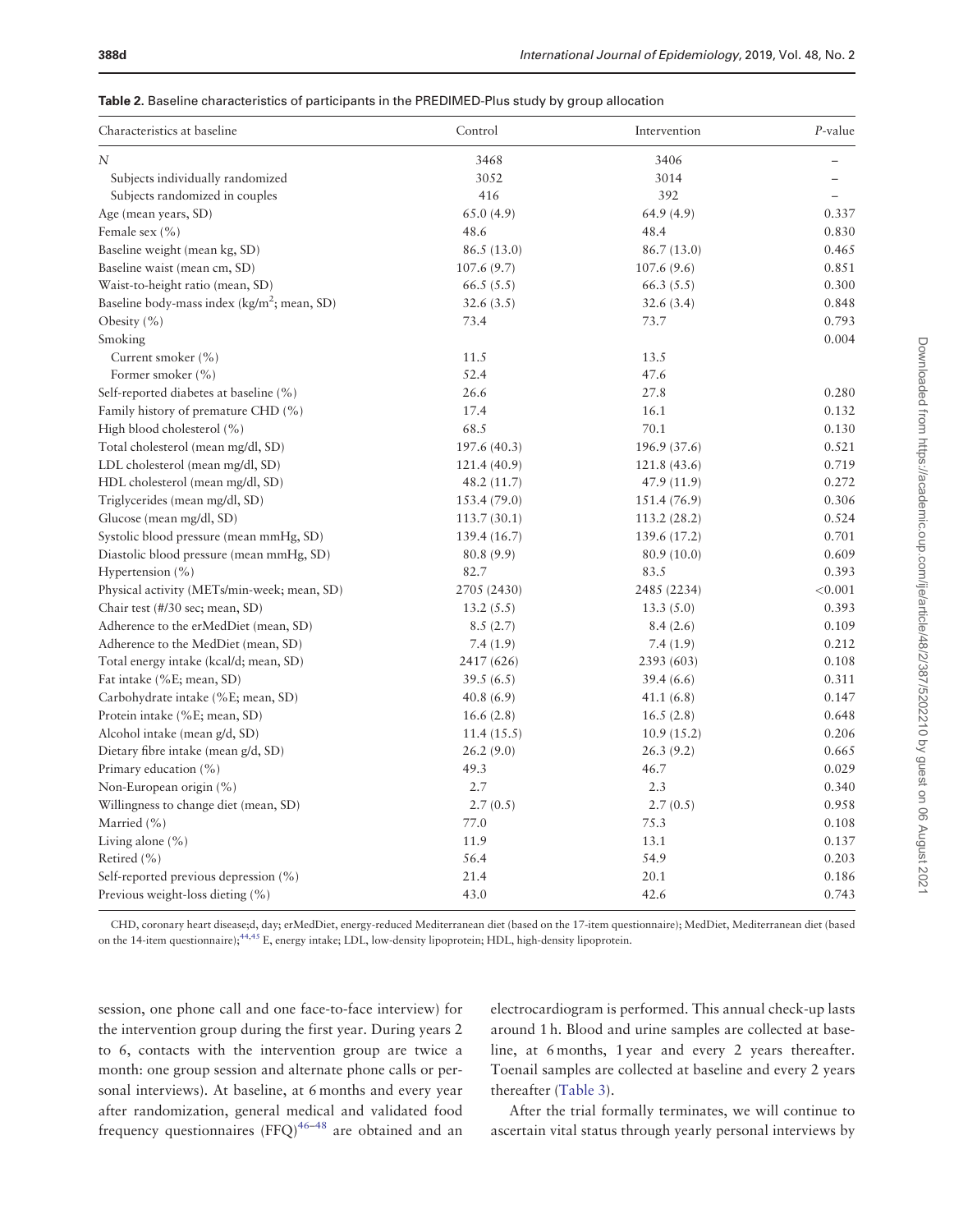<span id="page-6-0"></span>

| Table 3. Measurements in the PREDIMED-Plus study |  |  |
|--------------------------------------------------|--|--|
|--------------------------------------------------|--|--|

| Measurements                                                      | Number of repeated measurements |                |                |   |                                                                           |   |   |   |   |   |    |    |     |
|-------------------------------------------------------------------|---------------------------------|----------------|----------------|---|---------------------------------------------------------------------------|---|---|---|---|---|----|----|-----|
|                                                                   | S1                              | S <sub>2</sub> | S <sub>3</sub> |   | Baseline 6 months Year 1 Year 2 Year 3 Year 4 Year 5 Year 6 Year 7 Year 8 |   |   |   |   |   |    |    |     |
| Eligibility questionnaire                                         |                                 |                |                |   |                                                                           |   |   |   |   |   |    |    |     |
| 3-day food register                                               | D                               |                |                |   |                                                                           |   |   |   |   |   |    |    |     |
| Anthropometric measurements <sup>a</sup>                          | 1                               |                | $\overline{2}$ | 3 |                                                                           | 5 | 6 | 7 | 8 | 9 | 10 | 11 | 12  |
| General questionnaire                                             |                                 |                |                |   |                                                                           |   |   |   |   |   |    |    |     |
| 143-item FFO                                                      |                                 |                |                |   | 2                                                                         | 3 | 4 | 5 | 6 | 7 | 8  | 9  | 10  |
| Mediterranean diet questionnaire<br>$(17/14$ -items) <sup>b</sup> |                                 |                |                |   | 2                                                                         | 3 | 4 | 5 | 6 | 7 | 8  | 9  | 10  |
| Physical activity questionnaires <sup>c</sup>                     | D <sup>d</sup>                  |                | 1 <sup>d</sup> | 2 | 3                                                                         | 4 | 5 | 6 |   | 8 | 9  | 10 | 11  |
| Chair test (physical activity evaluation)                         |                                 |                |                |   | $\mathfrak{D}$                                                            | 3 | 4 | 5 | 6 |   | 8  | 9  | 10  |
| Accelerometers                                                    |                                 |                | D              |   |                                                                           | 3 | 4 | 5 | 6 |   | 8  | 9  | 10  |
| Follow-up questionnaire                                           |                                 |                |                |   |                                                                           |   | 3 | 4 | 5 | 6 |    | 8  | 9   |
| Electrocardiogram                                                 |                                 |                |                |   |                                                                           | 3 | 4 | 5 | 6 |   | 8  | 9  | 10  |
| Blood pressure measurement                                        |                                 |                | $\mathfrak{D}$ | 3 |                                                                           | 5 | 6 |   | 8 | 9 | 10 | 11 | 12. |
| Blood sample collection                                           |                                 |                |                |   |                                                                           | 3 |   |   |   |   |    | 6  |     |
| Morning spot urine collection                                     |                                 |                |                |   |                                                                           |   |   | 4 |   |   |    | 6  |     |
| Nail collection                                                   |                                 |                |                |   |                                                                           |   |   | 3 |   |   |    | 5  |     |
| Cognitive-neuropsychological tests <sup>e</sup>                   |                                 |                |                |   |                                                                           |   | 2 |   | 3 |   |    |    |     |
| Psychopathological questionnaires <sup>t</sup>                    | D                               |                |                |   |                                                                           |   | 3 | 4 | 5 | 6 | 7  | 8  |     |
| Quality of life questionnaires <sup>8</sup>                       | D                               |                |                |   |                                                                           |   |   |   |   |   |    |    |     |

S: screening visit; FFQ: food frequency questionnaire; D: delivery.

<sup>a</sup> Anthropometric measurements include: weight, height, waist circumference and hip circumference.

b Short questionnaires on adherence to the Mediterranean diet. The control group will use the same 14-item questionnaire that was used in the PREDIMED trial.[44](#page-15-0),[45](#page-15-0) The intervention group will use the 17-item energy-restricted Mediterranean diet questionnaire. (Table 3).

<sup>e</sup>PAR-Q (Physical Activity Readiness Questionnaire), RAPA (Rapid Assessment of Physical Activity) (RAPA-1 and RAPA-2) questionnaires;<sup>49</sup> the NHS (Nurses' Health Study) sedentary lifestyle questionnaire;<sup>[50](#page-15-0)</sup> and the REGICOR Short Physical Activity questionnaire.<sup>[51](#page-15-0)</sup>

d Long version of the Minnesota leisure time physical activity questionnaire.

e Mini-Mental Status Evaluation, clock test, phonological verbal fluency test (animals + P), the reverse series of digits test (WAIS-III), and the trail-making test. f Beck Depression Inventory (BDI-II), multidimensional scale of weight locus of control and lifetime eating disorders diagnostic criteria.

<sup>8</sup>SF-36 quality of life scale.

PREDIMED-Plus personnel, close contact with family doctors who care for the participants and reviews of medical records. On a yearly basis, the Spanish official mortality index (Indice Nacional de Defunciones) will also be reviewed.

#### What has been measured?

Table 3 shows the variables collected in the PREDIMED-Plus trial. The annually administered food frequency questionnaire (FFQ) provides information about compliance with food and nutrient targets. This FFQ was previously and repeatedly validated in Spain[.46–48](#page-15-0) Clinical evaluations are limited to yearly follow-up visits including the same examinations as performed at baseline, with the exception of the general questionnaire which is replaced by a follow-up questionnaire and a tolerance/adverse events questionnaire.

For PA, the Rapid Assessment of Physical Activity,<sup>49</sup> the questionnaire for sedentary behaviours of the Nurses' Health Study,<sup>[50](#page-15-0)</sup> and the Minnesota-REGICOR Short Physical Activity questionnaire,  $51$  are completed after the first 6 months and yearly thereafter. In addition, a field test to assess functional strength which approximates to the way the body works in everyday life (the 30-s chair-stand test) is repeated with the same frequency. Participants were given a pedometer (Yamax SW200 Digi-Walker) to selfmonitor the number of steps they walked. Accelerometers were provided to a random subset of participants at the third screening visit during the run-in period (50% of participants in the intervention group and 20% in the control group) to quantify PA at baseline. Accelerometer measurements are repeated at 6 months, 1 year, and at each yearly visit thereafter.

Blood and urine samples are extracted in tubes for EDTA plasma, Citrate plasma, and serum aliquots of  $200 \,\mu$ l and 500  $\mu$ l are stored at -80°C for future analyses. Toenail samples to study heavy metals and other chemicals are also collected.

For the neuropsychological evaluation, a battery of six cognitive tests (the Mini-Mental State Evaluation,  $52-58$  $52-58$  the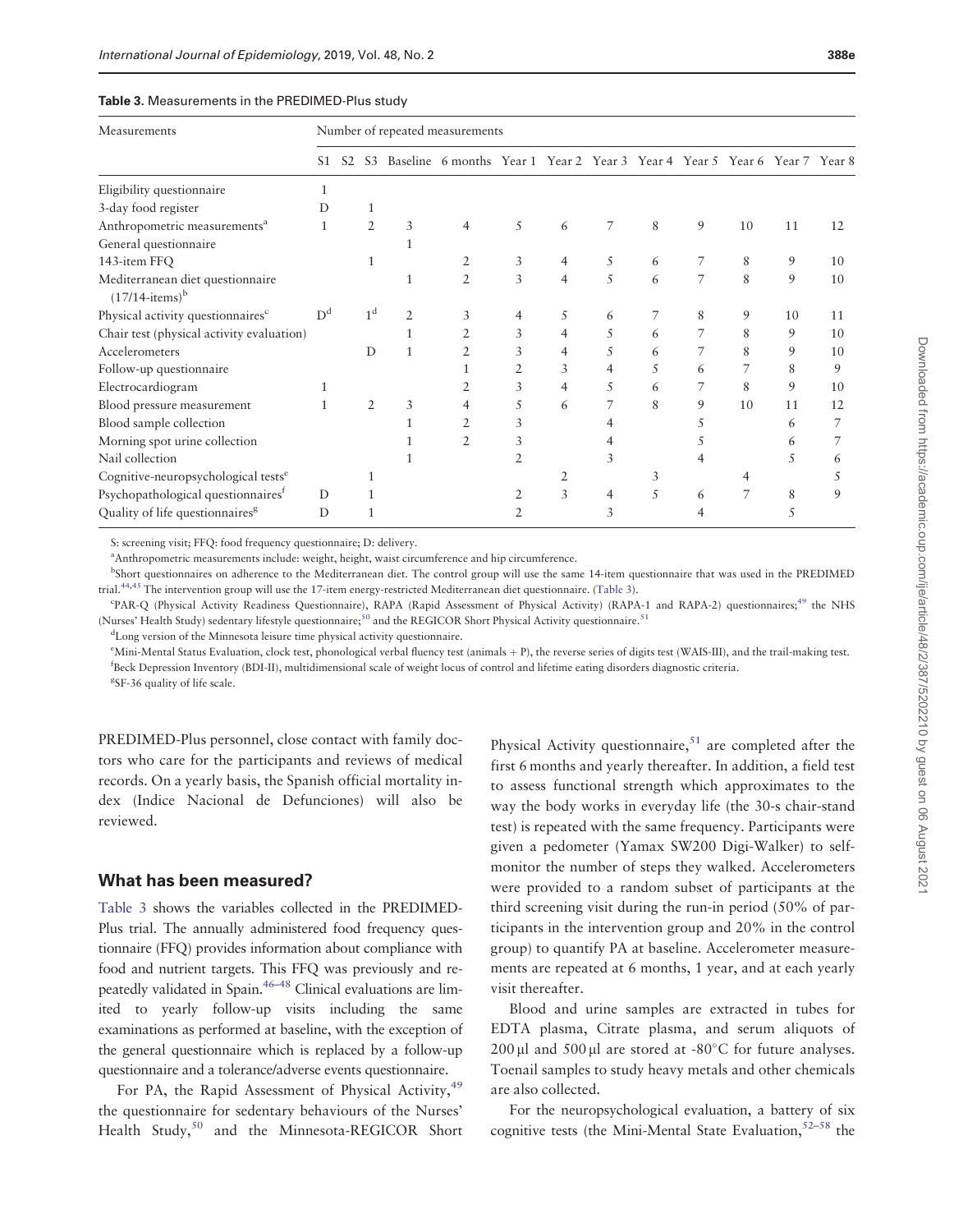<span id="page-7-0"></span>semantic verbal fluency test 'animals in one minute', the phonemic verbal fluency test "words in one minute starting with letter 'p' ", the reverse series of digits test (WAIS-III),  $54$ the trail making test and the clock drawing test,  $54-58$  were collected in personal interviews by the study nurses at the third screening visit, and will be administered every 2 years thereafter. For the psychopathological evaluation, three questionnaires (the Beck Depression Inventory  $(BDI-II)$ ,<sup>[59](#page-15-0)</sup> the Multidimensional Scale of Weight of Locus Control<sup>[60](#page-15-0)</sup> and the screening for comorbid lifetime eating disorders with diagnostic criteria  $(DSM-V)$ , <sup>61</sup> were completed by the participants at the third screening visit and will be collected again at year 1 and each year thereafter. Validated tools in Spanish to assess quality of life<sup>[62](#page-15-0)</sup> were delivered at the first screening visit, completed by all participants during the runin period and collected at the third screening visit. They will be repeated at 1 year, and every 2 years thereafter.

Outcomes are ascertained on a yearly basis by a Clinical Events Ascertainment Committee whose members are blinded to the assignment of participants to the two arms of the study.

Regarding the interventions, the recommended dietary pattern for the two treatment groups is the MedDiet, implemented as in the PREDIMED trial with the exception of energy reduction (erMedDiet) in the intervention arm but not in the control arm. Free provision of supplemental

foods is provided in similar amounts to the two groups, EVOO (1 l/month) and mixed nuts (specifically almonds, 125 g/month). Participants receive these foods together with instructions about their use and conservation, during their educational group sessions.

Participants in the control arm receive all the written material and all recommendations to follow the MedDiet implemented in the previous PREDIMED trial, and they are specifically encouraged to adhere to the 14-point scale  $(MEDAS)^{44,45}$  $(MEDAS)^{44,45}$  $(MEDAS)^{44,45}$  $(MEDAS)^{44,45}$  $(MEDAS)^{44,45}$  used in PREDIMED (Table 4). In group sessions every 6 months lead by dietitians, they receive the above-mentioned free supply of EVOO and nuts, in order to help promote the MedDiet and encourage compliance. Participants in the intervention group are prescribed a traditional MedDiet similar to that of the PREDIMED study, but in contrast with the control group wherein total energy is ad libitum, an erMedDiet is encouraged according to a 17-point scale [\(Table 5](#page-8-0)).

During scheduled visits, participants in the intervention group also receive PA counselling. Participants were encouraged to gradually increase their levels of physical activity to eventually reach at least 150 min/week of moderate-to-vigorous PA (MVPA), in order to meet the World Health Organization recommended levels of physical activity for adults aged 65 and above,  $63$  with the ultimate goal of walking at least 45 min per day during 6 days

Table 4. 14-point questionnaire to assess adherence to the non-energy restricted Mediterranean diet (in the control group) of the PREDIMED-Plus study<sup>[44](#page-15-0),[45](#page-15-0)</sup>

| Questions                                                                                                                                                                                   | Criteria for 1 point                                 |
|---------------------------------------------------------------------------------------------------------------------------------------------------------------------------------------------|------------------------------------------------------|
| 1. Do you use olive oil as culinary fat?                                                                                                                                                    | Yes                                                  |
| 2. How much olive oil do you consume in a given day (including oil used for frying, salads, out-of-house<br>meals etc.)?                                                                    | $\geq$ 4 tablespoons                                 |
| 3. How many vegetable servings do you consume per day? [1 serving: 200 g (consider side dishes as half a<br>serving)]                                                                       | $\geq$ 2 ( $\geq$ 1 portion<br>raw or as a<br>salad) |
| 4. How many fruit units (including natural fruit juices) do you consume per day?                                                                                                            | $\geq$ 3                                             |
| 5. How many servings of red meat, hamburger or meat products (ham, sausage, etc.) do you consume per<br>day?                                                                                | <1                                                   |
| 6. How many servings of butter, margarine or cream do you consume per day? (1 serving: 12 g)                                                                                                | $<$ 1                                                |
| 7. How many sweetened and/or carbonated beverages do you drink per day?                                                                                                                     | <1                                                   |
| 8. How much wine do you drink per week?                                                                                                                                                     | $\geq$ 7 glasses                                     |
| 9. How many servings of legumes do you consume per week? (1 serving: 150 g)                                                                                                                 | $\geq$ 3                                             |
| 10. How many servings of fish or shellfish do you consume per week? (1 serving: 100-150 g of fish or 4-5<br>units or $200$ g of shellfish)                                                  | $\geq$ 3                                             |
| 11. How many times per week do you consume commercial sweets or pastries (not homemade), such as<br>cakes, cookies, biscuits or custard?                                                    | $\leq$ 2                                             |
| 12. How many servings of nuts (including peanuts) do you consume per week? (1 serving: 30 g)                                                                                                | $\geq$ 3                                             |
| 13. Do you preferentially consume chicken, turkey or rabbit meat instead of veal, pork, hamburger or<br>sausage?                                                                            | Yes                                                  |
| 14. How many times per week do you consume vegetables, pasta, rice or other dishes seasoned with<br>sofrito (sauce made with tomato and onion, leek or garlic and simmered with olive oil)? | $\geq$ 2                                             |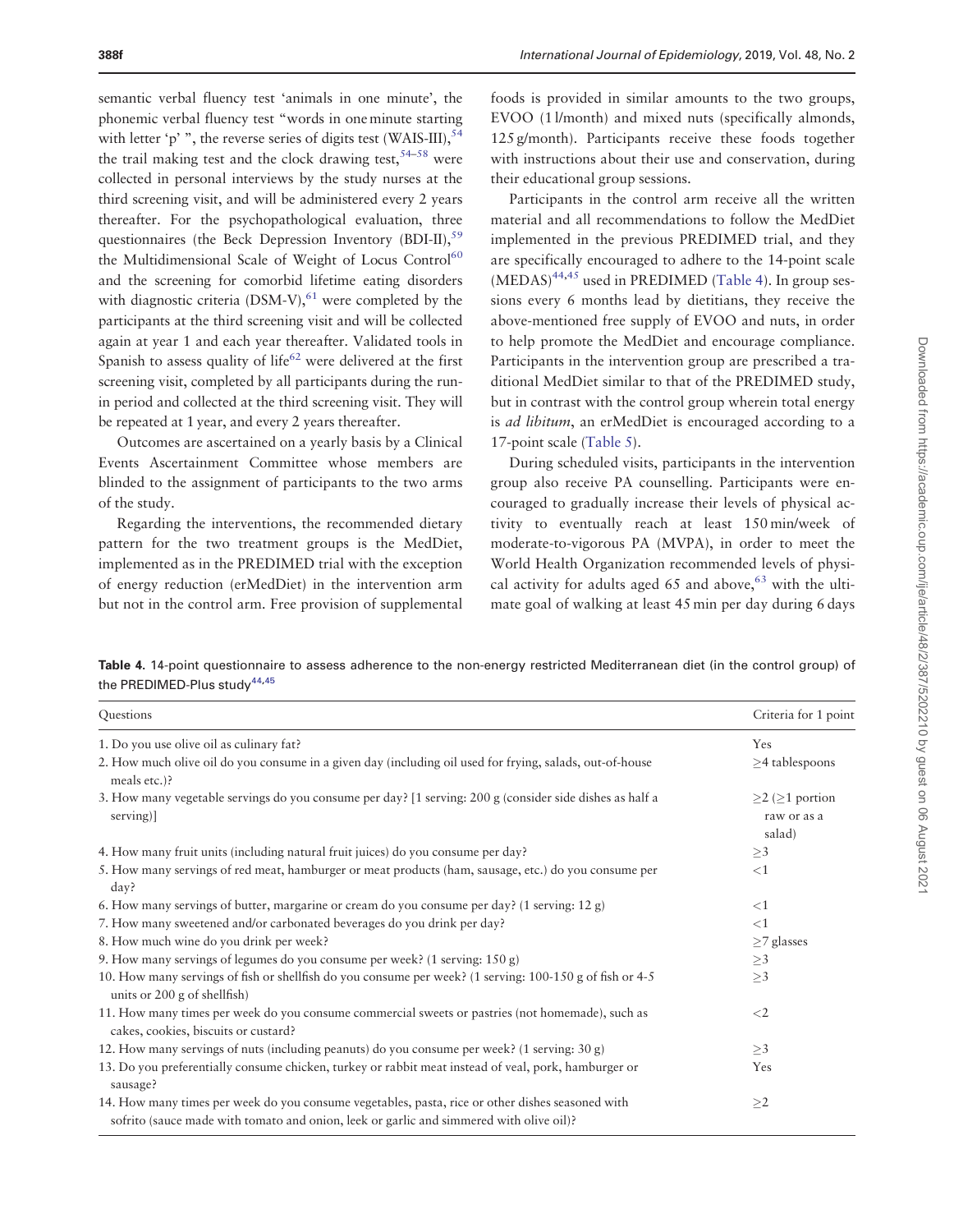<span id="page-8-0"></span>Table 5. Energy-restricted Mediterranean diet used in the intervention arm of the PREDIMED-Plus trial: 17-point questionnaire to assess adherence to the energy-restricted Mediterranean diet

| Questions                                                                                                                                                                                 | Criteria for 1 point                      |
|-------------------------------------------------------------------------------------------------------------------------------------------------------------------------------------------|-------------------------------------------|
| 1. Do you use only extra-virgin olive oil for cooking, salad dressings, and spreads?                                                                                                      | Yes                                       |
| 2. How many fruit units (including natural fruit juices) do you consume per day?                                                                                                          | $\geq$ 3                                  |
| 3. How many servings of vegetables/garden produce do you consume per day? [1 serving: 200 g (consider<br>side dishes as half a serving)]                                                  | $>2$ ( $>1$ portion raw<br>or in a salad) |
| 4. How many servings of white bread do you consume per day? (1 serving: 75 g)                                                                                                             | ${\leq}1$                                 |
| 5. How many times per week do you consume whole-grain cereals and pasta?                                                                                                                  | ${\geq}5$                                 |
| 6. How many servings of red meat, hamburgers, or meat products (ham, sausage, etc.) do you consume<br>per week? $(1$ serving: $100-150$ g)                                                | ${\leq}1$                                 |
| 7. How many servings of butter, margarine or cream do you consume per week? (1 serving: 12 g)                                                                                             | $<$ 1                                     |
| 8. How many sugary beverages or sugar-sweetened fruit juices do you drink per week?                                                                                                       | <1                                        |
| 9. How many servings of legumes do you consume per week? (1 serving: 150 g)                                                                                                               | $\geq$ 3                                  |
| 10. How many servings of fish or shellfish do you consume per week? (1 serving: 100-150 g of fish or 4-5<br>units or 200 g of shellfish)                                                  | $\geq$ 3                                  |
| 11. How many times per week do you consume commercial sweets or pastries (not homemade), such as<br>cakes, cookies, sponge cake or custard?                                               | $\leq$ 3                                  |
| 12. How many servings of nuts (including peanuts) do you consume per week? (1 serving: 30 g)                                                                                              | $\geq$ 3                                  |
| 13. Do you preferentially consume chicken, turkey or rabbit instead of beef, pork hamburgers or<br>sausages?                                                                              | Yes                                       |
| 14. How many times per week do you consume vegetables, pasta, rice or other dishes seasoned with<br>sofrito (sauce made with tomato and onion, leek or garlic and simmered in olive oil)? | $\geq$ 2                                  |
| 15. Do you avoid adding sugar to beverages (coffee, tea)?                                                                                                                                 | Yes                                       |
| 16. How many times per week do you consume non-whole grain pasta or white rice?                                                                                                           | $\langle$ 3                               |
| 17. How many glasses of wine do you drink per day? (1 glass: 200 ml)                                                                                                                      | 2-3 for men; $1-2$ for<br>women           |

of the week and conducting also static exercises of strength, flexibility and balance according to specific instructions.

The PA recommendations include aerobic activities, such as gentle walking or equivalent activities of moderate intensity, and resistance training.<sup>[64](#page-15-0)</sup> Regarding resistance training, participants in the intervention group are encouraged to perform physical activities to develop the strength of the main muscles at least 2 days/week, with a duration of 30–40 min/day. Participants are also recommended to perform physical activities for the development of flexibility and balance, carried out at the end of physical exercises, three or more times/week. They are also advised to perform directed balanced activities, such as yoga or tai chi, if they are motivated and have access to these activities.

In addition, participants receive behavioural and motivational support strategies including self-monitoring, goal set-ting and problem solving.<sup>65,[66](#page-15-0)</sup> Participants also undergo individual motivational interviews $67,68$  $67,68$  in which suitable dietary and lifestyle changes are incorporated, and attainable goals are set tailored to each participant's clinical conditions, preferences and beliefs. The main framework for the behavioural intervention is the 'eudaimonic' paradigm of fulfilment. Previous investigations have determined that a eudaimonic well-being, which emphasizes proactive engagement in life, a sense of purpose and meaning and the perception that personal talents and abilities are being realized, was linked to benefits for multiple health outcomes and showed protective effects for metabolic syndrome and improvements in lipid profiles. $69-71$  $69-71$  The individual sessions usually last for 15–30 min, depending on participant's needs.

Tailored charts to self-monitor and periodically record body mass and waist circumference are provided to participants in the intervention group. During this period, if participants do not achieve the established weight-loss goals (at least 5% of their initial body mass), they are encouraged to replace one meal a day by very-low-calorie foods, providing them with ample and palatable alternatives in line with the culinary tradition of the MedDiet. No maximal goals for weight reduction (i.e. no minimum body mass index) goals are proposed, and participants are free to continue with the body mass reduction beyond the established objective. However, the theoretical minimum level of a body mass index  $= 22$  is considered as a reference.<sup>4</sup> The group sessions in the intervention group include explanations of the recipes, menus and other characteristics of the proposed dietary intervention and lifestyle modification. These sessions last for 30–45 min. The PREDIMED-Plus dietitians manage the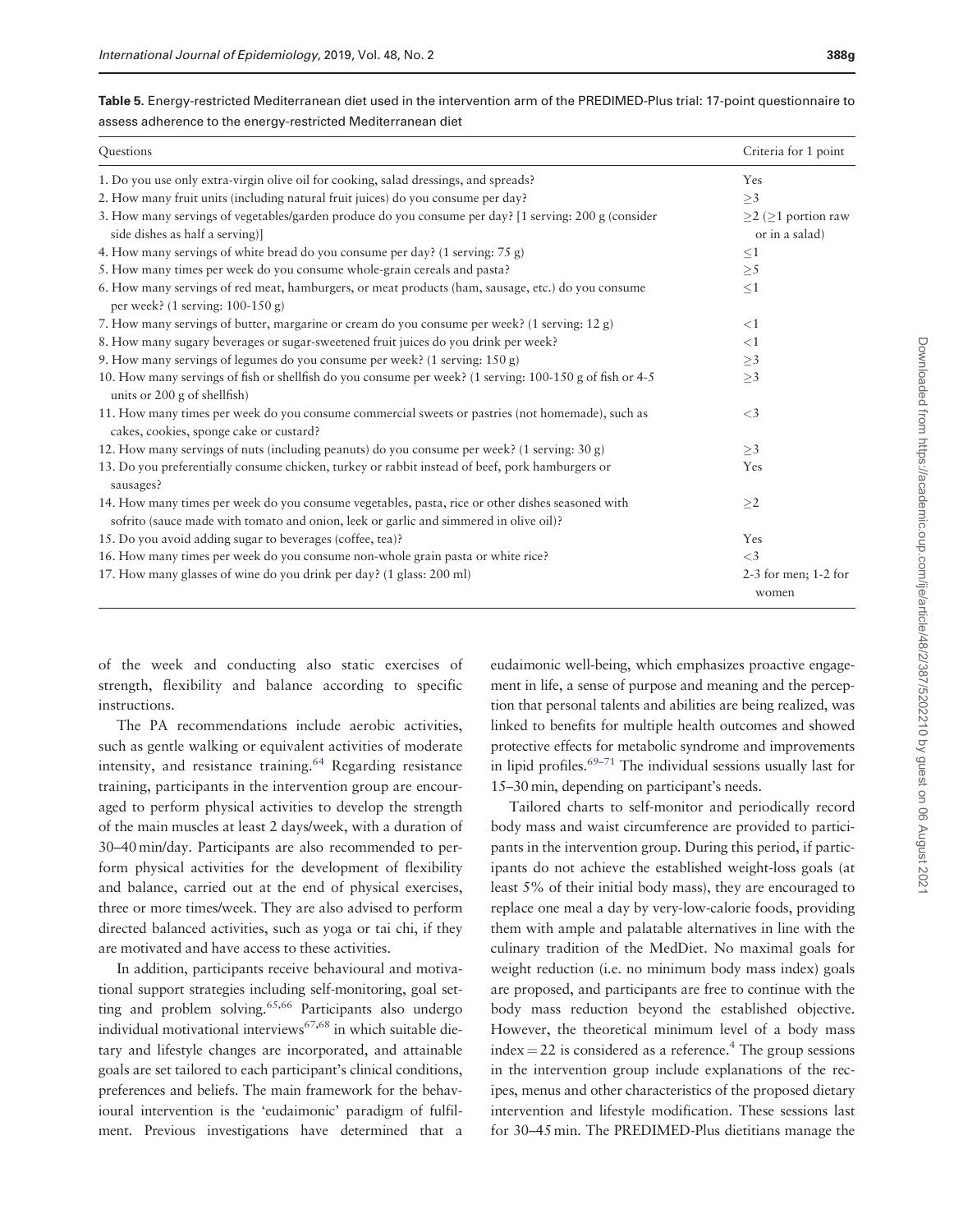<span id="page-9-0"></span>sessions with no more than 20 participants per group separately in each arm of the trial. Usually, the 12 group sessions in the intervention arm during 1 year include:

- six sessions on the erMedDiet;
- three sessions on PA, including audio-visual resources to explain each activity;
- three sessions on behaviour, attitudinal and lifestyle modification techniques.

After the first year of follow-up, participants allocated to the intervention group are scheduled to a monthly group session (30–45 min) and an individual session (15–30 min) every 3 months. Additionally, they receive two telephone calls (15–30 min) every three months. Participants in the control group are scheduled to one annual individual session and two group sessions.

An organization depending on the Ministry of Agriculture - Government of Spain (Fundación Patrimonio Comunal Olivarero) provides and is committed to supply for free the necessary amount of olive oil used in the trial. Nuts are also freely provided to the participants and included in the budget of the project. None of the investigators has any commercial interest with these companies.

The main focus of the intervention with an erMedDiet is to increase the overall quality of the diet through the avoidance of foods that have been consistently shown to be associated with weight gain and/or to increase cardiovascular risk, $72,73$  $72,73$  and to replace them with foods known to be associated with weight loss and reduced cardiovascular risk in large epidemiological studies with good control for confounding.<sup>[72–](#page-15-0)[77](#page-16-0)</sup> A reduction of 600 kcal/day in energy intake (or about 30% of estimated energy requirements) was planned from the estimation of energy requirements by the WHO equation, taking into account the basal metabolic rate, PA and observed weight changes of each participant at baseline and during follow-up.[78](#page-16-0)

#### What is the attrition?

Of the 9677 participants assessed for eligibility initially and during the run-in period, 6874 (71%) were randomized [\(Figure 2](#page-10-0)). High retention rates among these participants are expected because the run-in period contributed to selecting collaborative and motivated participants. The fact that all participants in both the control and intervention groups receive a free provision of Mediterranean foods (EVOO and nuts) was implemented to favour retention. Other retention strategies include permanent feedback to usual health care providers to share relevant participants' findings during follow-up, and non-coercive material incentives in both groups. Also, in the intervention group continuous contact is maintained and self-monitoring is expected to reinforce compliance with the intervention. In early 2018, after a median follow-up of 1.9 years, the 2-year retention rate is above 85%, which is superior to that of most shorter-term body mass reduction trials. Furthermore, strategies to recover the contact with lost-to-follow-up participants will be applied during the intervention period.

# What has it found? Key findings and publications

Within the framework of the PREDIMED-Plus trial, the relative validity and repeatability of a new beveragespecific questionnaire was assessed, and findings suggest that it is a relatively valid and highly reliable tool.<sup>79</sup> In addition, in a cross-sectional analysis, greater time spent on moderate-vigorous PA and fewer sedentary behaviours were inversely associated with obesity, type 2 diabetes and some components of the metabolic syndrome (abdominal obesity, low HDL-c).<sup>[80](#page-16-0)</sup> Publications are available at [\[www.predimedplus.com/en/publications/\]](http://www.predimedplus.com/publicaciones/).

# What are the main strengths and weaknesses?

A major strength is the multimodal approach to address overweight/obesity.[4](#page-13-0),[5](#page-13-0),[20](#page-14-0) In addition, given that the most important current challenge for tackling the obesity epidemic is the long-term sustainability of body mass reduction attainments, $78$  this trial is unique because it is specifically designed for determining the long-term effect of a body mass reduction intervention tailored for prolonged sustainability. We propose a novel paradigm for nutritional and lifestyle recommendations with strong po-tential for long-term compliance.<sup>[21](#page-14-0),[27](#page-14-0),[34–37](#page-14-0)</sup> At any rate, given that the primary endpoint is not body mass reduction but hard clinical cardiovascular endpoints, PREDIMED-Plus is not a weight-loss trial. The good environmental sustainability of the MedDiet is another strength of the PREDIMED-Plus trial.<sup>[81](#page-16-0)-[83](#page-16-0)</sup> Furthermore, the research team comprises investigators with experience in lifestyle intervention trials (e.g. PREDIMED), which attests to the viability of the trial. Finally, if proven in efficacy, the interventions tested are feasible to be adopted and integrated by the primary care system.

This trial has also several weaknesses. First, the generalization to younger age and healthier population groups is limited due to the age range of participants (55–75 years) and the fact that all of them had metabolic syndrome at baseline. Second, there is an inherent difficulty in attaining a homogeneous intervention across the 23 centres, because it is based on three components (diet, PA and behaviour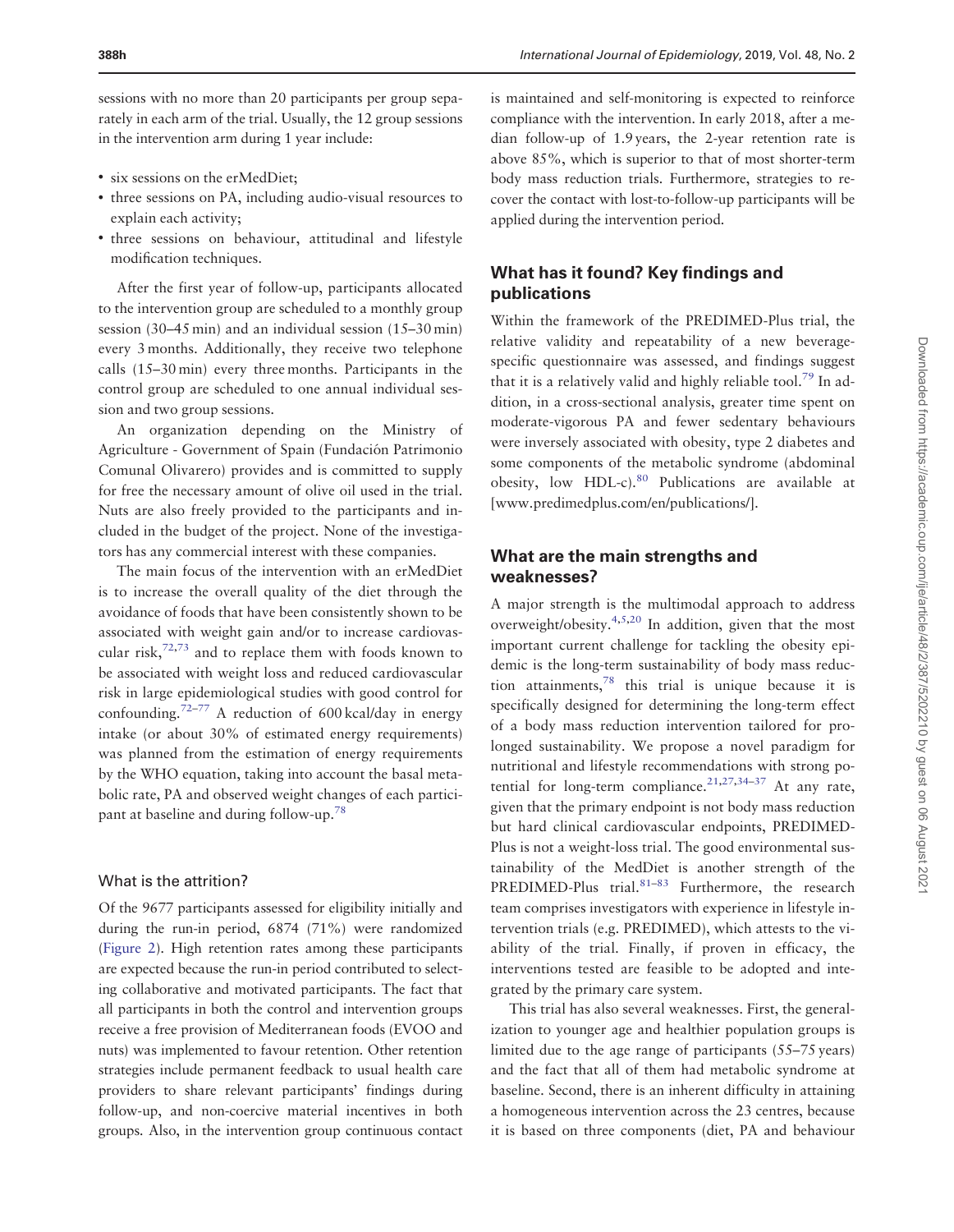<span id="page-10-0"></span>

Figure 2. Flow chart of the PREDIMED-Plus trial.

modification techniques) and the expertise, motivation and circumstances of the staff in charge of the interventions (mainly dietitians) might potentially introduce some small degree of heterogeneity. In addition, not all centres count on physical activity specialists to conduct the PA recommendations. In a small number of centres where no physical activity specialist is available, the dietitians are in charge also of the physical activity component of the intervention. This should be acknowledged as a limitation. However, for this reason, a detailed protocol for the physical activity intervention has been developed, including booklets, videos and instructions on how to use the

pedometers, questionnaires, tests and accelerometers. Also, intensive and comprehensive staff training sessions were conducted at the trial's inception and are repeated on a yearly basis.

Another limitation is that, despite the blind randomization, not only participants know their assigned group but also caregivers; in particular, those who are delivering the intervention will know if a participant belongs or not to the intervention group. However in any case, the adjudicators of the final hard clinical events will be completely blinded because they are not the caregivers responsible for the intervention or the usual care of patients. They are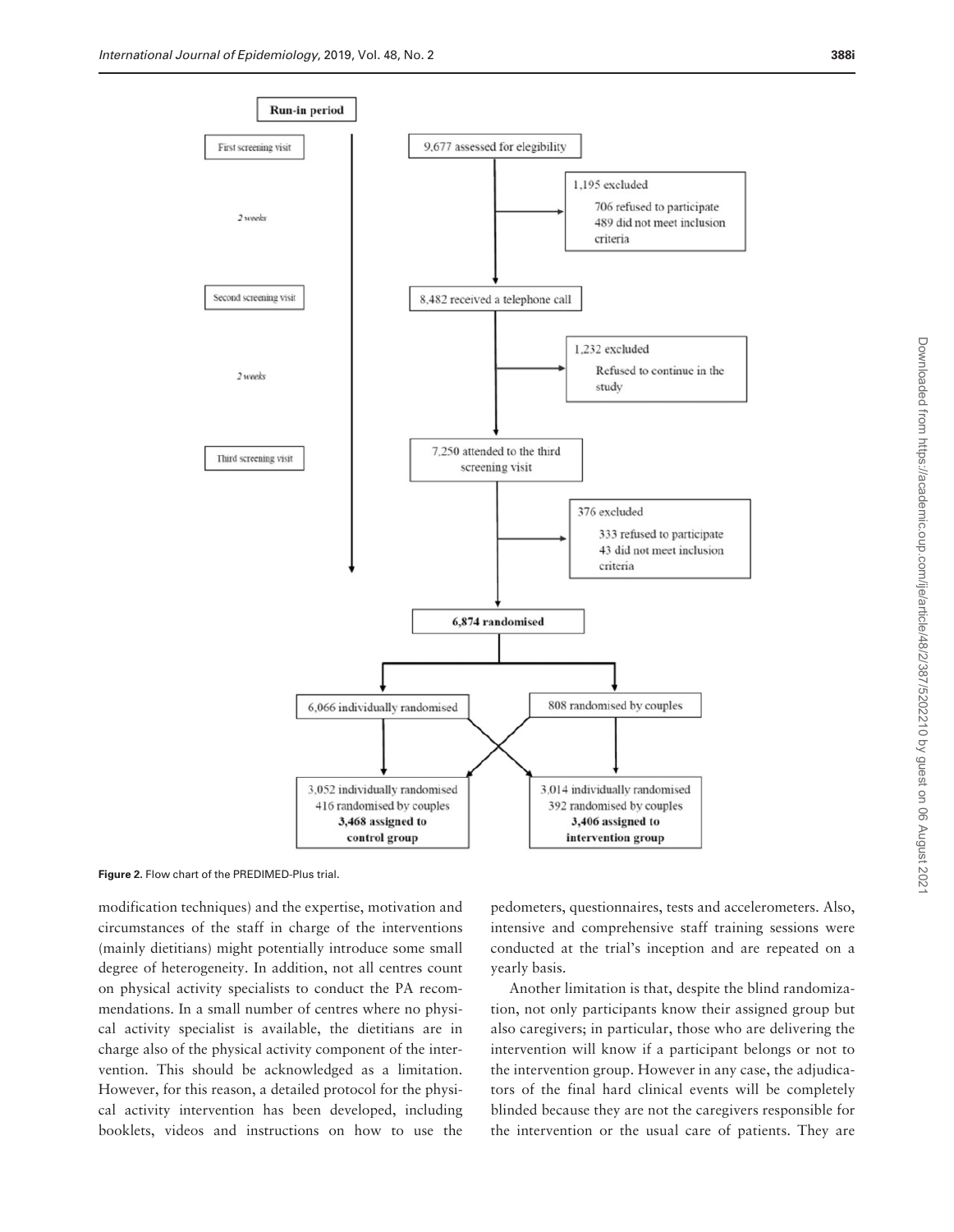<span id="page-11-0"></span>completely independent of the fieldwork conducted in the study. Also, the high number of contacts (individual and group sessions, and telephone calls) in the intervention group (36 contacts in the first year of follow-up, and 20 yearly contacts thereafter), may limit the applicability of this intervention in some settings. Finally, the combination of PA, energy restriction and behavioural support is needed to obtain sustained body mass reductions, but this combination will represent a potential obstacle for the interpretation of findings, because it will be impossible to separate the effect of each of these three components using the randomized design. However, current causal models would permit us to isolate the specific contribution of each component by applying pertinent per-protocol analyses.[84](#page-16-0)

#### Profile in a nutshell

- PREDIMED-Plus is a 6-year randomized clinical trial assessing the effect of an energy-reduced Mediterranean diet, physical activity recommendations and body mass loss goals on the primary prevention of hard cardiovascular clinical events.
- PREDIMED-Plus included 6874 participants (aged 55- 75 years for men; 60-75 for women), with overweight or obesity (body mass index 27 to 40 kg/m<sup>2</sup>) and metabolic syndrome.
- The dataset includes comprehensive yearly repeated assessments of diet, physical activity, biological samples, repeated neuropsychological evaluations and quality of life questionnaires.
- Participants in the intervention group attend one group session and two individual sessions (one of them as a telephone call) monthly during the first year of the trial, and one group session per month and alternate phone calls or personal interviews thereafter.
- Participants in the control group have group sessions and individual interviews every 6 months.
- More information about the PREDIMED-Plus trial can be found in its webpage [\[www.predimedplus.com\].](http://www.predimedplus.com])

# Can I get hold of the data? Where can I find out more?

Collaboration with national and international studies is welcomed and can be proposed to [mamartinez@unav.es] or to [jordi.salas@urv.cat]. All publications and further relevant information can be found at [[www.predimedplus.com](http://www.predimedplus.com)].

### Funding

This work is supported by the European Research Council (Advanced Research Grant 2014–2019; agreement #340918 granted to MAM-G), and the Spanish Government Official Agency for funding biomedical research - Instituto de Salud Carlos III (ISCIII), with competitive grants for the periods 2014–16, 2015–17, 2017–19 and 2018–20, through the Fondo de Investigación para la Salud (FIS), which is co-funded by the European Regional Development Fund (grants: PI13/00673, PI13/00492, PI13/00272, PI13/01123, PI13/ 00462, PI13/00233, PI13/02184, PI13/00728, PI13/01090, PI13/ 01056, PI14/01722, PI14/00636, PI14/00618, PI14/00696, PI14/ 01206, PI14/01919, PI14/00853, PI14/01374, PI16/00473, PI16/ 00662, PI16/01873, PI16/01094, PI16/00501, PI16/00533, PI16/ 00381, PI16/00366, PI16/01522, PI16/01120, PI17/00764, PI17/ 01183, PI17/00855, PI17/01347, PI17/00525, PI17/01827, PI17/ 00532, PI17/00215, PI17/01441, PI17/00508, PI17/01732, PI17/ 00926). Additional grants: Acciones Especiales from ISCIIII, Consejería-Salud, Junta de Andalucía (PI0458/2013, PS0358/2016), Recercaixa-grant 2013 (2013ACUP00194), and a SEMERGEN grant. Fundación Patrimonio Comunal Olivarero is providing the necessary amounts of olive oil. Nuts were initially and only partially provided by the Pistachios Growers and Almond Board of California, but most from the funding. None of these funding sources plays any role in the design, collection, analysis or interpretation of the data or in the decision to submit manuscripts for publication.

# Acknowledgements

We thank the PREDIMED-Plus Biobank Network, as a part of the National Biobank Platform of the Carlos III Health Institute (ISCIII), for storing and managing the PREDIMED-Plus biological samples. Contract Juan Rodés from the Instituto de Salud Carlos III to Olga Castañer (JR17/00022) is duly acknowledged.

CIBEROBN, CIBERESP and CIBERDEM are initiatives of ISCIII, Spain.

# PREDIMED-Plus Investigators

Steering Committee: D. Corella, R. Estruch, M Fitó, M. A. Martínez-González, E. Ros, J. Salas-Salvadó, F. Tinahones.

Clinical Event Ascertainment Committee: F. Arós (Chair), M. Aldamiz, A. Alonso-Gómez, L. Forga, A. García Layana, J. Portu, J. Timiraos, A. González-Pinto, I. Zorrilla, M. Martínez-Kareaga, P. Seoane.

Dietary Intervention Committee: J. Salas-Salvadó, N. Babio, E. Ros, A. Sánchez-Tainta, M. A. Martínez-González.

Physical Activity Committee: M. Fitó, H. Schröder, A. Marcos, D. Corella, J. Wärnberg, M. A. Martínez-González.

Behaviour Treatment Committee: R. Estruch, F. Fernández-Aranda, C. Botella, J. Salas-Salvadó.

Independent Data and Safety Monitoring Board: M. J. Stampfer (Chair) (Harvard School of Public Health), J. Sabate (Loma Linda University), A. Astrup (Copenhagen University), F. Fernandez-Aviles (Universidad Complutense of Madrid), X. Pi-Sunyer (Columbia University).

Department of Preventive Medicine and Public Health, University of Navarra-Navarra Institute for Health Research and Primary Care Centres, Pamplona, Spain: C. Razquin, M. Bes-Rastrollo, A. Sanchez Tainta, Z. Vázquez, B. SanJulian Aranguren, E. Goñi, L. Goñi, I. Barrientos, M. Canales, M. C. Sayón-Orea, A. Rico, J.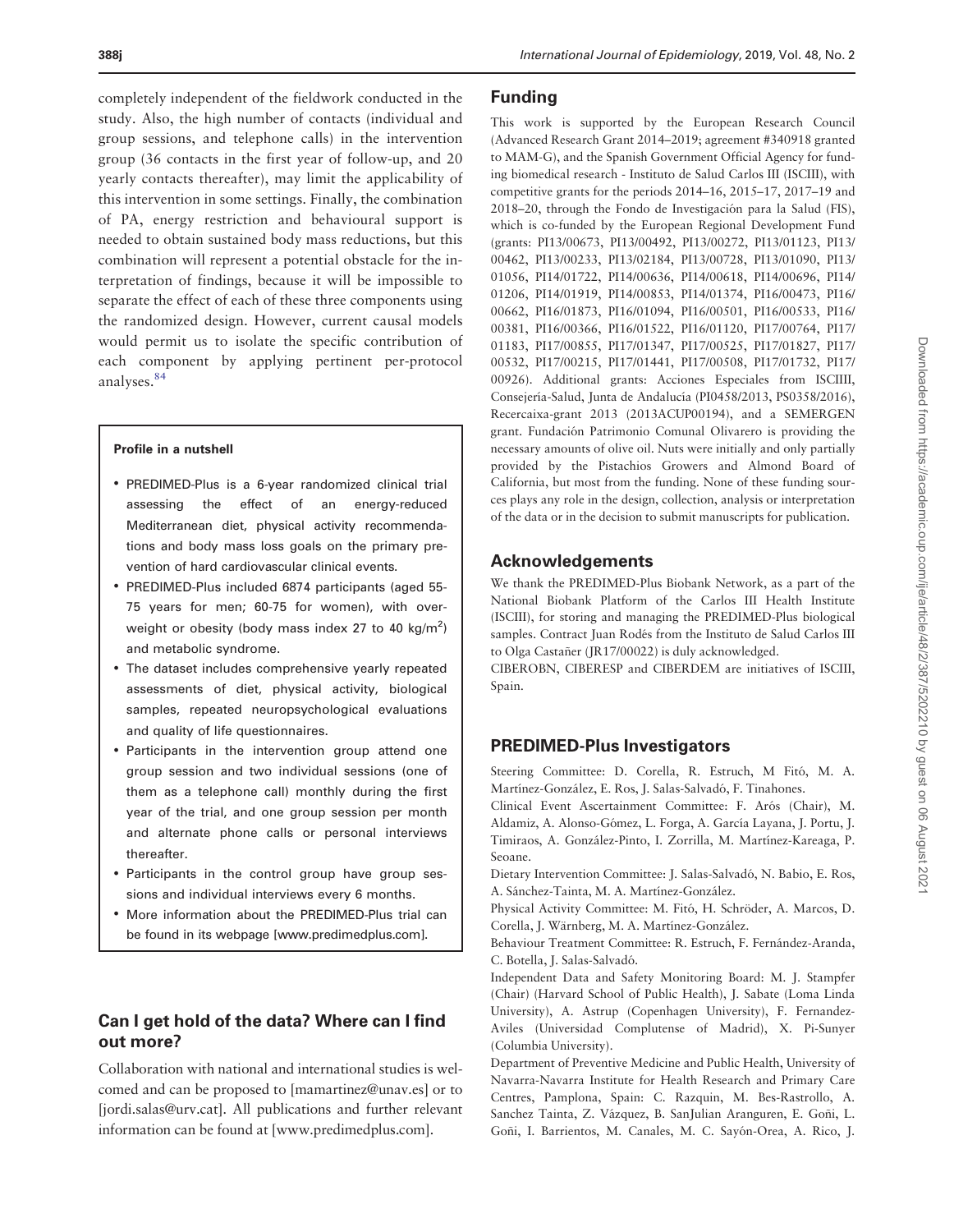Basterra Gortari, A. Garcia Arellano, O. Lecea-Juarez, J. Carlos Cenoz-Osinaga, J. Bartolome-Resano, A. Sola-Larraza†, E. Lozano-Oloriz, B. Cano-Valles, S. Eguaras, V. Güeto, E. Pascual Roquet-Jalmar, I. Galilea-Zabalza, H. Lancova, R. Ramallal, M. L. Garcia-Perez, V. Estremera-Urabayen, M. J. Ariz-Arnedo, C. Hijos-Larraz, C. Fernandez Alfaro, B. Iñigo-Martinez, R. Villanueva Moreno, S. Martin-Almendros, L. Barandiaran-Bengoetxea, C. Fuertes-Goñi, A. Lezaun-Indurain, M. J. Guruchaga-Arcelus, O. Olmedo-Cruz, B. Iñigo-Martínez, L. Escriche-Erviti, R. Ansorena-Ros, R. Sanmatin-Zabaleta, J. Apalategi-Lasa, J. Villanueva-Telleria, M. M. Hernández-Espinosa, I. Arroyo-Bergera, L. Herrera-Valdez, L. Dorronsoro-Dorronsoro.

University of Valencia, University Jaume I and Health Department of Generalitat Valenciana, Valencia, Spain: J. I. González, J. V. Sorlí, O. Portolés, R. Fernández-Carrión, C. Ortega-Azorín, R. Barragán, E. M. Asensio, O. Coltell, C. Sáiz, R. Osma, E. Férriz, I. González-Monje, F. Giménez-Fernández, L. Quiles, P. Carrasco, N. San Onofre, A. Carratalá-Calvo, C. Valero-Barceló, F. Antón, C. Mir, S. Sánchez-Navarro, J. Navas, I. González-Gallego, L. Bort-Llorca, L. Pérez-Ollero, M. Giner-Valero, R. Monfort-Sáez, J. Nadal-Sayol, V. Pascual-Fuster, M. Martínez-Pérez, C. Riera, M. V. Belda, A. Medina, E. Miralles, M. J. Ramírez-Esplugues, M. Rojo-Furió, G. Mattingley, M. A. Delgado, M. A. Pages, Y. Riofrío, L. Abuomar, N. Blasco-Lafarga, R. Tosca, L. Lizán, P. Guillem-Saiz, A. M. Valcarce, M. D. Medina, R. Monfort, S. de Valcárcel, N. Tormo, O. Felipe-Román, S. Lafuente, E. I. Navío, G. Aldana, J. V. Crespo, J. L. Llosa, L. González-García, R. Raga-Marí.

University Rovira i Virgili, Reus, Spain: R. Pedret Llaberia, R. Gonzalez, R. Sagarra Álamo, F. París Palleja, J. Balsells, J. M. Roca, T. Basora Gallisa, J. Vizcaino, P. Llobet Alpizarte, C. Anguera Perpiñá, M Llauradó Vernet, C. Caballero, M Garcia Barco, M.D. Morán Martínez, J. García Rosselló, A. Del Pozo, C. Poblet Calaf, P. Arcelin Zabal, X. Floresví, M. Ciutat Benet, A. Palau Galindo, J. J. Cabré Vila, F. Dolz Andrés, J. Boj Casajuana, M. Ricard, F. Saiz, A. Isach, M. Sanchez Marin Martinez, M. Bulló, N. Babio, N. Becerra-Tomás, G. Mestres, J. Basora, G. Mena-Sánchez, L. Barrubés Piñol, M. Gil Segura, C. Papandreou, N. Rosique Esteban, S. Chig, I. Abellán Cano, V. Ruiz García, A. Salas-Huetos, P. Hernandez, S. Canudas, L. Camacho-Barcia, J. García-Gavilán, A. Diaz.

Cardiovascular Risk and Nutrition Research Group, Servicio de Endocrinología, IMIM (Hospital del Mar Medical Research Institute), Barcelona; Departament de Medicina, Universitat Autònoma de Barcelona, Barcelona, Spain: O. Castañer, M. A. Muñoz, M. D. Zomeño, A. Hernaéz, L. Torres, M. Quifer, R. Llimona, L. A. Gal, A. Pérez, M. Farràs, R. Elosua, J. Marrugat, J. Vila, I. Subirana, S. Pérez, M.A. Muñoz, A. Goday, J. J. Chillaron Jordan, J. A. Flores Lerroux, D. Benaiges Boix, M. Farré, E. Menoyo, D. Muñoz-Aguayo, S. Gaixas, G. Blanchart, A. Sanllorente, M. Soria, J. Valussi, A. Cuenca, L. Forcano, A. Pastor, A. Boronat, S. Tello, M. Cabañero, L. Franco, H. Schröder, R. De la Torre, C. Medrano, J. Bayó, M. T. García, V. Robledo, P. Babi, E. Canals, N. Soldevila, L. Carrés, C. Roca, M. S. Comas, G. Gasulla, X. Herraiz, A. Martínez, E. Vinyoles, J. M. Verdú, M. Masague Aguade, E. Baltasar Massip, M. Lopez Grau, M. Mengual, V. Moldon, M. Vila Vergaz, R. Cabanes Gómez Ciurana, M. Gili Riu, A. Palomeras Vidal.

Miguel Hernández University, Alicante, Spain: M. Garcia de la Hera, S. González Palacios, L. Torres Collado, D. Valera Gran, L. Compan Gabucio, A. Oncina Canovas, L. Notario Barandiaran, D. ~ Orozco Beltran, S. Pertusa Martínez, B. Cloquell Rodrigo, M. V. Hernándis Marsán, A. Asensio, M. C. Altozano Rodado, J. J.

Ballester Baixauli, N. Fernándis Brufal, M. C. Martínez Vergara, J. Román Maciá, I. Candela García, E. Pedro Cases Pérez, C. Tercero Maciá, L. A. Mira Castejón, I. de los Ángeles García García, J. M. Zazo, C. Gisbert Sellés, C. Sánchez Botella.

Hospital Son Espases (HUSE) and Institute for Health Research Illes Balears (IdISBa), Palma de Mallorca, Spain: M. Fiol, M. Moñino, A. Colom, J. Konieczna, M. Morey, R. Zamanillo, A. M. Galmés, V. Pereira, M. A. Martín, A. Yáñez, J. Llobera, J. Ripoll, R. Prieto, F. Grases, A. Costa, C. Fernández-Palomeque, E. Fortuny, M. Noris, S. Munuera, F. Tomás, F. Fiol, A. Jover, J. M. Janer, C. Vallespir, I. Mattei, N. Feuerbach, M. del Mar Sureda, S. Vega, L. Quintana, A. Fiol, M. Amador, S. González, J. Coll, A. Moyá.

Department of Nutrition, Food Sciences, and Physiology, Center for Nutrition Research, University of Navarra, Pamplona, Spain: I. Abete, I. Cantero, C. Cristobo, I. Ibero-Baraibar, M. D. Lezáun Burgui, N. Goñi Ruiz, R. Bartolomé Resano, E. Cano Cáceres, T. Elcarte López, E. Echarte Osacain, B. Pérez Sanz, I. Blanco Platero, S. A. Andueza Azcárate, A. Gimeno Aznar, E. Ursúa Sesma, B. Ojeda Bilbao, J. Martinez Jarauta, L. Ugalde Sarasa, B. Rı´podas Echarte, M. V. Güeto Rubio.

Department of Preventive Medicine, University of Malaga, Malaga, Spain: J. Fernández-Crehuet Navajas, M. Gutiérrez Bedmar, A. García Rodriguez, A. Mariscal Larrubia, M. Carnero Varo, C. Muñoz Bravo.

Department of Nursing, School of Health Sciences, University of Málaga-IBIMA, Málaga, Spain: F. J. Barón-López, J. C. Fernández García, N. Pérez-Farinós, N. Moreno-Morales, M. del C. Rodríguez-Martínez, J. Pérez-López, J. C. Benavente-Marín, E. Crespo Oliva, E. Contreras Fernández, F. J. Carmona González, R. Carabaño Moral, S. Torres Moreno, M. V. Martín Ruíz, M. Alcalá Cornide, V. Fuentes Gómez.

Lipids and Atherosclerosis Unit, Department of Internal Medicine, Maimonides Biomedical Research Institute of Cordoba (IMIBIC), Reina Sofia University Hospital, University of Cordoba, Cordoba, Spain: J. Criado García, A. I. Jiménez Morales, N. Delgado Casado, A. Ortiz Morales, J. D. Torres Peña, F. J. Gómez Delgado, F. Rodríguez Cantalejo, J. Caballero Villaraso, J. F. Alcalá, P. J. Peña Orihuela, G. Quintana Navarro.

Hospital Clinic, Institute for Biomedical Research August Pi i Sunyer, Barcelona, Spain: R. Casas, M. Domenech, C. Viñas, S. Castro-Barquero, A. M. Ruiz-León, M. Sadurní, G. Frontana, P. Villanueva, M. Gual, R. Soriano, M. Camafort, C. Sierra, E. Sacanella, A. Sala-Vila, J. M. Cots, I. Sarroca, M. García, N. Bermúdez, A. Pérez, I. Duaso, A. de la Arada, R. Hernández, C. Simón, M. A. de la Poza, I. Gil, M. Vila, C. Iglesias, N. Assens, M. Amatller, L. L. Rams, T. Benet, G. Fernández, J. Teruel, A. Azorin, M. Cubells, D. López, J. M. Llovet, M. L. Gómez, P. Climente, L. de Paula, J. Soto, C. Carbonell, C. Llor, X. Abat, A. Cama, M Fortuny, C. Domingo, A. I. Liberal, T. Martínez, E. Yañez, M. J. Nieto, A. Pérez, E. Lloret, C. Carrazoni, A. M. Belles, C. Olmos, M. Ramentol, M. J. Capell, R. Casas, I. Giner, A. Muñoz, R. Martín, E. Moron, A. Bonillo, G. Sánchez, C. Calbó, J. Pous, M. Massip, Y. García, M. C. Massagué, R. Ibañez, J. Llaona, T. Vidal, N. Vizcay, E. Segura, C. Galindo, M. Moreno, M. Caubet, J. Altirriba, G. Fluxa`, P. Toribio, E. Torrent, J. J. Anton, A. Viaplana, G. Vieytes, N. Duch, A. Pereira, M. A. Moreno, A. Pérez, E. Sant, J. Gené, H. Calvillo, F. Pont, M. Puig, M. Casasayas, A. Garrich, E. Senar, A. Martínez, I. Boix, E. Sequeira, V. Aragunde, S. Riera, M Salgado, M. Fuentes, E. Martín, A. Ubieto, F. Pallarés, C. Sala, A. Abilla, S. Moreno, E. Mayor, T. Colom, A. Gaspar, A. Gómez, L. Palacios, R. Garrigosa.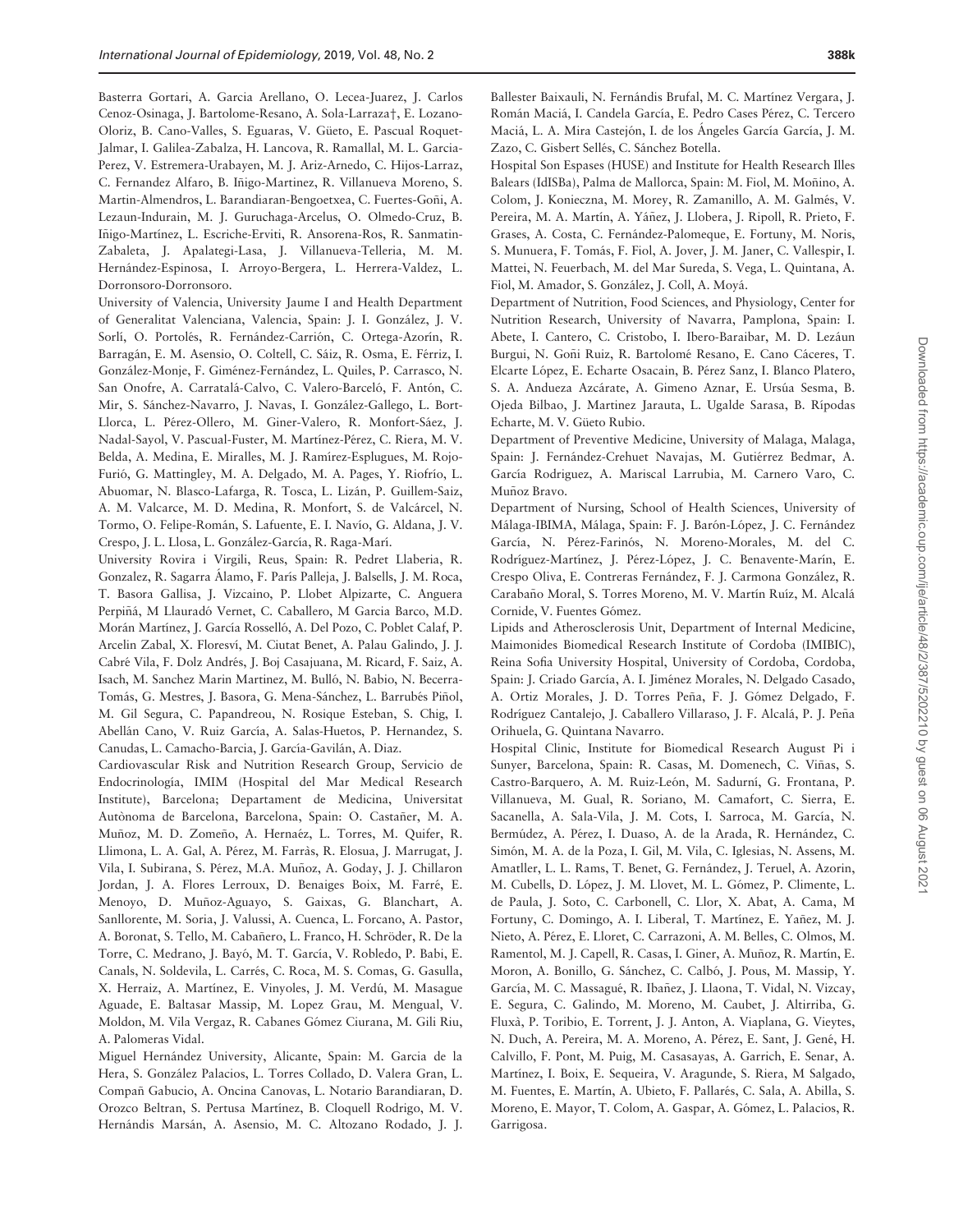<span id="page-13-0"></span>Departament of Preventive Medicine and Public Health, University of Granada, Granada, Spain: L. García Molina, B. Riquelme Gallego, N. Cano Ibañez, A. Maldonado Calvo, A. López Maldonado, E. M. Garrido, A. Baena Dominguez, F. García Jiménez, E. Thomas Carazo, A. Jesús Turnes González, F. González Jiménez, F. Padilla Ruiz, J. Machado Santiago, M. D. Martínez Bellón, A. Pueyos Sánchez, L. Arribas Mir, R. Rodríguez Tapioles, F. Dorador Atienza, L. Baena Camus, C. Osorio Martos, D. Rueda Lozano, M. López Alcázar, F. Ramos Díaz, M. Cruz Rosales Sierra, P. Alguacil Cubero, A. López Rodriguez, F. Guerrero García, J. Tormo Molina, F. Ruiz Rodríguez.

OSI ARABA, University Hospital Araba, Vitoria, Spain: J. Rekondo, I. Salaverria, A. Alonso-Gómez, M. C. Belló, A. Loma-Osorio, L. Tojal, P. Bruyel, L. Goicolea, C. Sorto, A. Casi Casanellas, M. L. Arnal Otero, J. Ortueta Martínez De Arbulo, J. Vinagre Morgado, J. Romeo Ollora, J. Urraca, M. I. Sarriegui Carrera, F. J. Toribio, E. Magán, A. Rodríguez, S. Castro Madrid, M. T. Gómez Merino, M. Rodríguez Jiménez, M. Gutiérrez Jodra, B. López Alonso, J. Iturralde Iriso, C. Pascual Romero, A. Izquierdo De La Guerra.

Research Group on Community Nutrition & Oxidative Stress, University of Balearic Islands, Palma de Mallorca, Spain: M. Abbate, I. Aguilar, E. Angullo, A. Arenas, E. Argelich, M. M. Bibiloni, Y. Bisbal, C. Bouzas, C. Busquets, X. Capó, S. Carreres, A. De la Peña, L. Gallardo, J. M. Gámez, B. García, C. García, A. Julibert, I. Llompart, C. M. Mascaró, D. Mateos, S. Montemayor, A. Pons, T. Ripoll, T. Rodríguez, E. Salaberry, A. Sureda, S. Tejada, L. Ugarriza, L. Valiño.

Virgen de la Victoria Hospital, University of Málaga, Málaga, Spain: M. R. Bernal López, M. Macías González, J. Ruiz Nava, J. C. Fernández García, A. Muñoz Garach, A. Vilches Pérez, A. González Banderas, J. Alcaide Torres, A. Vargas Candela, M. León Fernández, R. Hernández Robles, S. Santamaría Fernández, J. M. Marín, S. Valdés Hernández, J. C. Villalobos, A. Ortiz.

University of Las Palmas de Gran Canaria, Las Palmas, Spain: J. Álvarez-Pérez, E. M. Díaz Benítez, F. Díaz-Collado, A. Sánchez-Villegas, J. Pérez-Cabrera, L. T. Casañas-Quintana, R. B. García-Guerra, I. Bautista-Castaño, C. Ruano-Rodríguez, F. Sarmiento de la Fe, J. A. García-Pastor, B. Macías-Gutiérrez, I. Falcón-Sanabria, C. Simón-García, A. J. Santana-Santana, J. B. Álvarez-Álvarez, B. V. Díaz-Gonza´lez, J. M. Castillo Anzalas, R. E. Sosa-Also, J. Medina-Ponce.

Biomedicine Institute (IBIOMED); University of León, and Primary Health Care Management of León (Sacyl), León, Spain: S. Abajo Olea, A. Adlbi Sibai, A. Aguado Arconada, L. Álvarez, E. Carriedo Ule, M. Escobar Fernández, J. I. Ferradal García, J. P. Fernández Vázquez, M. García González, C. González Donquiles, C. González Quintana, F. González Rivero, M. Lavinia Popescu, J. I. López Gil, J. López de la Iglesia, A. Marcos Delgado, C. Merino Acevedo, S. Reguero Celada, M. Rodríguez Bul, L. Vilorio-Marqués.

Department of Family Medicine, Primary Care Division of Sevilla, Sevilla, Spain: J. M. Santos-Lozano, L. Miró-Moriano, C. Domínguez-Espinaco, S. Vaquero-Díaz, F. J. García-Corte, A. Santos-Calonge, C. Toro-Cortés, N. Pelegrina-López, V. Urbano-Fernández, M. Ortega-Calvo, J. Lozano-Rodríguez, I. Rivera-Benítez, M. Caballero-Valderrama, P. Iglesias-Bonilla, P. Román-Torres, Y. Corchado-Albalat, E. Mayoral-Sánchez.

Department of Endocrinology, Hospital Foundation Jiménez-Díaz, and Hospital La Paz. Universidad Autónoma. Madrid, Spain: A. I. de Cos, S. Gutierrez, S. Artola, A. Galdon, I. Gonzalo, S Más, R Sierra, B Luca, L Prieto.

Lipids and Vascular Risk Unit, Internal Medicine, University Hospital of Bellvitge, Hospitalet de Llobregat, Barcelona, Spain: A.

Galera, M. Gimenez-Gracia, R. Figueras, M. Poch, R. Freixedas, F. Trias, I. Sarasa, M. Fanlo, H. Lafuente, M. Liceran, A. Rodriguez-Sanchez, C. Pallarols, J. Monedero, X. Corbella, E. Corbella.

Department of Endocrinology, IDIBAPS, Hospital Clinic, University of Barcelona, Barcelona, Spain: A. Altés, I. Vinagre, C. Mestres, J. Viaplana, M. Serra, J. Vera, T. Freitas, E. Ortega, I. Pla.

Nutritional Genomics and Epigenomics Group, Institute IMDEA-Food, CEI UAM+CSIC, Madrid, Spain: J. M. Ordovás, V. Micó, L. Berninches, M. J. Concejo, J. Muñoz, M. Adrián, Y. de la Fuente, C. Albertos, E. Villahoz, M. L. Cornejo.

Division of Preventive Medicine, University of Jaén, Jaén, Spain: J. J. Gaforio, S. Moraleda, N. Liétor, J. I. Peis, T. Ureña, M. Rueda, M. I. Ballesta.

Department of Endocrinology and Nutrition, Institute for Health Research Hospital Clínico San Carlos (IdISSC), Madrid, Spain: C. Moreno Lopera, C. Aragoneses Isabel, M. A. Sirur Flores, M. Ceballos de Diego, T. Bescos Cáceres, Y. Peña Cereceda, M. Martínez Abad, R. Cabrera Vela, M. González Cerrajero, M. A. Rubio Herrera, M. Torrego Ellacuría, A. Barabash Bustelo, M. Ortiz Ramos, U. Garin Barrutia.

Department of Basic and Clinical Psychology and Psychobiology, University Jaume I, Castellón de la Plana, Spain: R. Baños, A. García-Palacios.

Department of Biochemistry and Molecular Biology, Faculty of Medicine and Odontology, Service of Clinical Analysis, University Hospital Dr Peset. University of Valencia, Valencia, Spain: C. Cerda´ Micó, N. Estañ Capell, A. Iradi, M. Fandos Sánchez.

# Supplementary Data

[Supplementary data](https://academic.oup.com/ije/article-lookup/doi/10.1093/ije/dyy225#supplementary-data) are available at IJE online.

Conflict of interest: ER is a consultant for the California Walnut Commission. GS-S is an unpaid member of the Scientific Advisory Board of the International Nut and Dried Fruit Foundation and received research grants through his institution of research. The other authors report no conflict of interest.

# References

- [1.](#page-4-0) Martínez-González MA, Corella D, Salas-Salvadó J et al. Cohort Profile: Design and methods of the PREDIMED study. Int J Epidemiol 2012;41:377–85.
- [2.](#page-1-0) Martínez-González MA, Salas-Salvadó J, Estruch R et al. Benefits of the Mediterranean diet: insights from the PREDIMED study. Prog Cardiovasc Dis 2015;58:50–60.
- [3.](#page-1-0) Estruch R, Ros E, Salas-Salvadó J et al. Primary prevention of cardiovascular disease with a Mediterranean diet Supplemented with Extra-Virgin Olive Oil or Nuts. N Engl J Med 2018;378: e34.
- [4.](#page-1-0) The GBD 2015 Obesity Collaborators. Health effects of overweight and obesity in 195 countries over 25 years. N Engl J Med 2017;377:13–27.
- [5.](#page-1-0) González-Muniesa P, Martínez-González MA, Hu FB et al. Obesity. Nat Rev Dis Primers 2017;3:17034.
- [6.](#page-1-0) Look Ahead Research Group. Cardiovascular effects of intensive lifestyle intervention in type 2 diabetes. N Engl J Med 2013;369:145–54.
- [7.](#page-1-0) Gorostegi-Anduaga I, Corres P, MartinezAguirre-Betolaza A et al. Effects of different aerobic exercise programmes with nutritional intervention in sedentary adults with overweight/obesity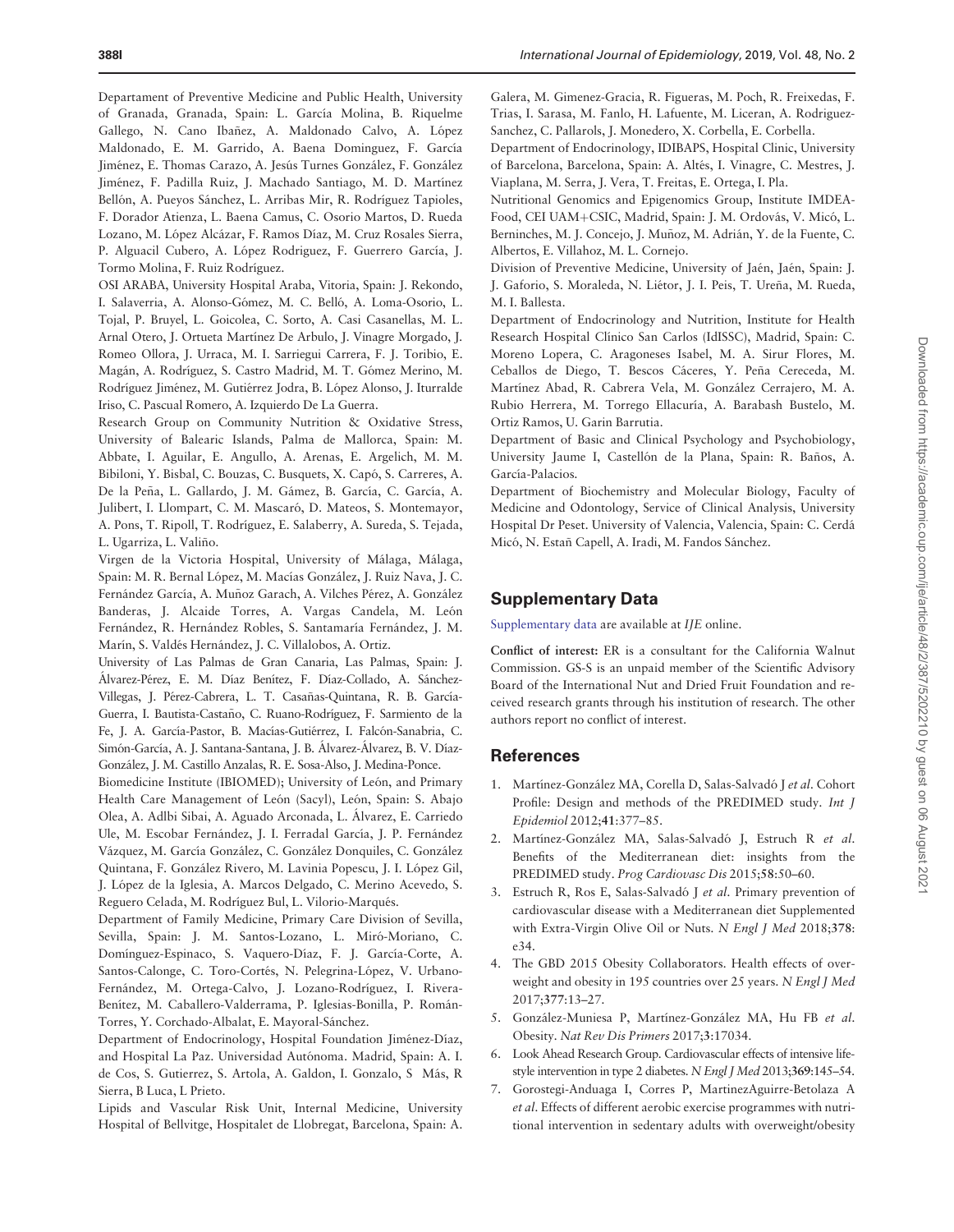<span id="page-14-0"></span>and hypertension: EXERDIET-HTA study. Eur J Prev Cardiol 2018;25:343–53.

- [8.](#page-1-0) NCD Risk Factor Collaboration (NCD-RisC). Worldwide trends in body-mass index, underweight, overweight, and obesity from 1975 to 2016: a pooled analysis of 2416 population-based measurements studies in 128.9 million children, adolescents, and adults. Lancet 2017;390:2627–42.
- [9.](#page-1-0) Flegal KM, Kruszon-Moran D, Carroll MD, Fryar CD, Ogden CL. Trends in obesity among adults in the United States, 2005 to 2014. JAMA 2016;315:2284–91.
- 10. Flint AJ, Hu FB, Glynn RJ et al. Excess weight and the risk of incident coronary heart disease among men and women. Obesity (Silver Spring) 2010;18:377–83.
- 11. Reis JP, Allen N, Gunderson EP et al. Excess body mass indexand waist circumference-years and incident cardiovascular disease: the CARDIA study. Obesity (Silver Spring) 2015;23: 879–85.
- 12. Mongraw-Chaffin ML, Peters SAE, Huxley RR, Woodward M. The sex-specific association between BMI and coronary heart disease: a systematic review and meta-analysis of 95 cohorts with 1.2 million participants. Lancet Diabetes Endocrinol 2015; 3:437–49.
- 13. Luppino FS, de Wit LM, Bouvy PF et al. Overweight, obesity, and depression: a systematic review and meta-analysis of longitudinal studies. Arch Gen Psychiatry 2010;67:220–29.
- 14. Gunstad J, Lhotsky A, Wendell CR, Ferrucci L, Zonderman AB. Longitudinal examination of obesity and cognitive function: results from the Baltimore longitudinal study of aging. Neuroepidemiology 2010;34:222–29.
- [15.](#page-2-0) Zomer E, Gurusamy K, Leach R et al. Interventions that cause weight loss and the impact on cardiovascular risk factors: a systematic review and meta-analysis. Obes Rev 2016;17:1001–11.
- [16.](#page-2-0) National Institutes of Health. Managing Overweight and Obesity in Adults. Systematic Evidence Review from the Obesity Expert Panel, 2013. Bethesda, MD: National Institutes of Health, 2013.
- [17.](#page-2-0) World Health Organization. Obesity: Preventing and Managing the Global Epidemic. Geneva: World Health Organization, 2000.
- [18.](#page-2-0) American Dietetic Association. Adult Weight Management (AWM) Guideline 2014. [https://www.andeal.org/topic.cfm?](https://www.andeal.org/topic.cfm?menu=5276) [menu=5276](https://www.andeal.org/topic.cfm?menu=5276) (13 November 2018, date last accessed).
- [19.](#page-2-0) National Institutes of Health. Clinical guidelines on the identification, evaluation, and treatment of overweight and obesity in adults—the evidence report. National Institutes of Health. Obes Res 1998;6:51–209S.
- [20.](#page-2-0) Yanovski SZ, Yanovski JA. Toward precision approaches for the prevention and treatment of obesity. JAMA 2018;319:223–24.
- [21.](#page-2-0) Franz MJ, VanWormer JJ, Crain AL et al. Weight-loss outcomes: a systematic review and meta-analysis of weight-loss clinical trials with a minimum 1-year follow-up. J Am Diet Assoc 2007; 107:1755–67.
- 22. Turk MW, Yang K, Hravnak M, Sereika SM, Ewing LJ, Burke LE. Randomized clinical trials of weight loss maintenance: a review. J Cardiovasc Nurs 2009;24:58–80.
- 23. Barte JC, ter Bogt NC, Bogers RP et al. Maintenance of weight loss after lifestyle interventions for overweight and obesity, a systematic review. Obes Rev 2010;11:899–906.
- 24. Dombrowski SU, Knittle K, Avenell A, Araújo-Soares V, Sniehotta FF. Long term maintenance of weight loss with nonsurgical interventions in obese adults: systematic review and meta-analyses of randomized controlled trials. BMJ 2014;348: g2646.
- 25. Mansoor N, Vinknes KJ, Veierød MB, Retterstøl K. Effects of low-carbohydrate diets v. low-fat diets on body weight and cardiovascular risk factors: a meta-analysis of randomized controlled trials. Br J Nutr 2016;115:466–79.
- 26. Xanthakos SA. Nutritional deficiencies in obesity and after bariatric surgery. Pediatr Clin North Am 2009;56:1105–21.
- [27.](#page-9-0) Tobias DK, Chen M, Manson JE, Ludwig DS, Willett W, Hu FB. Effect of low-fat diet interventions versus other diet interventions on long-term weight change in adults: a systematic review and meta-analysis. Lancet Diabetes Endocrinol 2015;3:968–79.
- [28.](#page-2-0) Foreyt JP, Salas-Salvadó J, Caballero B et al. Weight-reducing diets: are there any differences? Nutr Rev 2009;67:S99–101.
- [29.](#page-2-0) Malik VS, Hu FB. Popular weight-loss diets: from evidence to practice. Nat Clin Pract Cardiovasc Med 2007;4:34–41.
- [30.](#page-2-0) Ma C, Avenell A, Bolland M et al. Effects of weight loss interventions for adults who are obese on mortality, cardiovascular disease, and cancer: systematic review and meta-analysis. BMJ 2017;359:j4849.
- [31.](#page-2-0) Martínez-González MA, Hershey MS, Zazpe I, Trichopoulou A. Transferability of the Mediterranean Diet to non-Mediterranean countries. What is and what is not the Mediterranean diet. Nutrients 2017;9:1226.
- 32. Maillot M, Issa C, Vieux F, Lairon D, Darmon N. The shortest way to reach nutritional goals is to adopt Mediterranean food choices: evidence from computer-generated personalized diets. Am J Clin Nutr 2011;94:1127–37.
- 33. Martínez-González MA, Salas-Salvadó J, Estruch R. Intensive lifestyle intervention in type 2 diabetes. N Engl J Med 2013;369: 2357.
- 34. Dinu M, Pagliai G, Casini A, Sofi F. Mediterranean diet and multiple health outcomes: an umbrella review of meta-analyses of observational studies and randomized trials. Eur J Clin Nutr 2018;72:30–43.
- [35.](#page-2-0) Mancini JG, Filion KB, Atallah R, Eisenberg MJ. Systematic review of the Mediterranean diet for long-term weight loss. Am J Med 2016;129:407–15.
- [36.](#page-2-0) Shai I, Schwarzfuchs D, Henkin Y et al. Weight loss with a lowcarbohydrate, Mediterranean, or low-fat diet. N Engl J Med 2008;359:229–41.
- [37.](#page-2-0) Schwarzfuchs D, Golan R, Shai I. Four-year follow-up after twoyear dietary interventions. N Engl J Med 2012;367:1373–74.
- [38.](#page-2-0) Estruch R, Martínez-González MA, Corella D et al. Effect of a high-fat Mediterranean diet on bodyweight and waist circumference: a prespecified secondary outcomes analysis of the PREDIMED randomized controlled trial. Lancet Diabetes Endocrinol 2016;4:666–76.
- [39.](#page-2-0) Rieger E, Dean HY, Steinbeck KS, Caterson ID, Manson E. The use of motivational enhancement strategies for the maintenance of weight loss among obese individuals: a preliminary investigation. Diabetes Obes Metab 2009;11:637–40.
- [40.](#page-2-0) Armstrong MJ, Mottershead TA, Ronksley PE, Sigal RJ, Campbell TS, Hemmelgarn BR. Motivational interviewing to improve weight loss in overweight and/or obese patients: a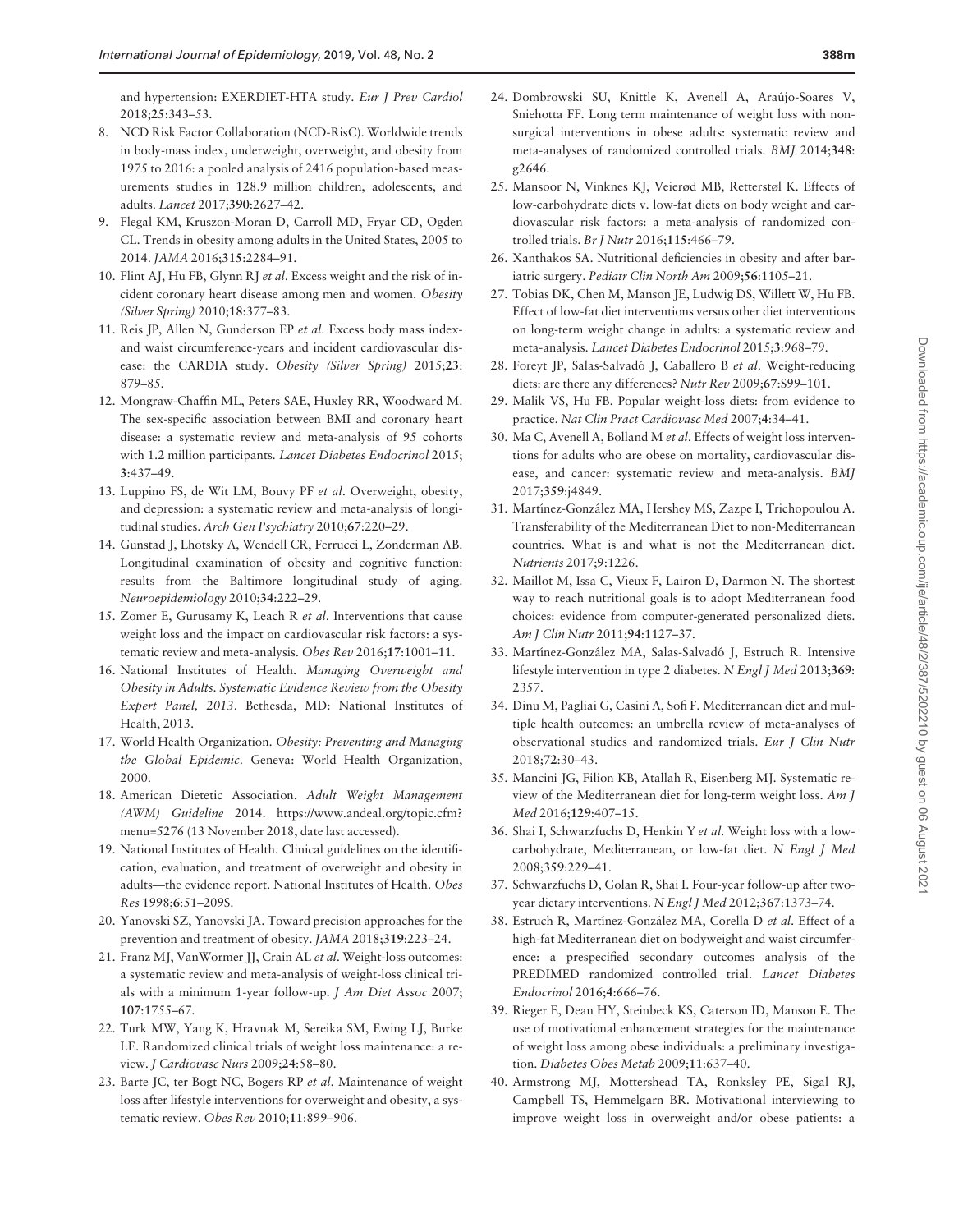<span id="page-15-0"></span>systematic review and meta-analysis of randomized controlled trials. Obes Rev 2011;12:709–23.

- [41.](#page-2-0) Barnes RD, Ivezaj V. A systematic review of motivational interviewing for weight loss among adults in primary care. Obes Rev 2015;16:304–18.
- [42.](#page-2-0) Trogdon JG, Finkelstein EA, Feagan CW, Cohen JW. State- and payer-specific estimates of annual medical expenditures attributable to obesity. Obesity (Silver Spring) 2012;20:214–20.
- [43.](#page-4-0) Alberti KG, Eckel RH, Grundy SM et al. Harmonizing the metabolic syndrome: a joint interim statement of the International Diabetes Federation Task Force on Epidemiology and Prevention; National Heart, Lung, and Blood Institute; American Heart Association; World Heart Federation; International Atherosclerosis Society; and International Association for the Study of Obesity. Circulation 2009;120:1640–45.
- [44.](#page-5-0) Schröder H, Fitó M, Estruch R et al. A short screener is valid for assessing Mediterranean diet adherence among older Spanish men and women. J Nutr 2011;141:1140–45.
- [45.](#page-5-0) Martínez-González MA, García-Arellano A, Toledo E et al. A 14-item Mediterranean diet assessment tool and obesity indexes among high-risk subjects: the PREDIMED trial. PLoS One 2012;7:e43134.
- [46.](#page-5-0) Martin-Moreno JM, Boyle P, Gorgojo L et al. Development and validation of a food frequency questionnaire in Spain. Int J Epidemiol 1993;22:512–19.
- 47. Fernández-Ballart JD, Piñol JL, Zazpe I et al. Relative validity of a semi-quantitative food-frequency questionnaire in an elderly Mediterranean population of Spain. Br J Nutr 2010;103:1808–16.
- [48.](#page-5-0) de la Fuente-Arrillaga C, Ruiz ZV, Bes-Rastrollo M, Sampson L, Martínez-González MA. Reproducibility of an FFQ validated in Spain. Public Health Nutr 2010;13:1364–72.
- [49.](#page-6-0) Topolski TD, LoGerfo J, Patrick DL, Williams B, Walwick J, Patrick MB. The rapid assessment of physical activity (RAPA) among older adults. Prev Chronic Dis 2006;3:A118.
- [50.](#page-6-0) Martínez-González MA, López-Fontana C, Varo JJ, Sánchez-Villegas A, Martinez JA. Validation of the Spanish version of the physical activity questionnaire used in the Nurses' Health Study and the Health Professionals' Follow-up Study. Public Health Nutr 2005;8:920–27.
- [51.](#page-6-0) Molina L, Sarmiento M, Peñafiel J  $~et~ al.$  Validation of the Regicor Short Physical Activity Questionnaire for the adult population. PLoS One 2017;12:e0168148.
- 52. Folstein MF, Folstein SE, McHugh PR. Mini-mental state. A practical method for grading the cognitive state of patients for the clinician. J Psychiatr Res 1975;12:189–98.
- 53. Lobo A, Saz P, Marcos G. Grupo de Trabajo ZARADEMP. MMSE: Examen Cognoscitivo Mini-Mental [ZARADEMP Task Force, Mini-Mental Test Cognitive Assessment]. Madrid: TEA Ediciones, 2002.
- [54.](#page-7-0) Wechsler D. Wechsler Adult Intelligence Scale-III. San Antonio, TX: Psychological Corporation, 1997.
- 55. Valls-Pedret C, Sala-Vila A, Serra-Mir M et al. Mediterranean diet and age-related cognitive decline: a randomized clinical trial. JAMA Intern Med 2015;175:1094–103.
- 56. Martínez-Lapiscina EH, Clavero P, Toledo E et al. Virgin olive oil supplementation and long-term cognition: the PREDIMED-NAVARRA randomized, trial. J Nutr Health Aging 2013;17: 544–52.
- 57. Martínez-Lapiscina EH, Clavero P, Toledo E et al. Mediterranean diet improves cognition: the PREDIMED-NAVARRA randomized trial. J Neurol Neurosurg Psychiatry 2013;84:1318–25.
- 58. Valls-Pedret C, Lamuela-Raventós RM, Medina-Remón A et al. Polyphenol-rich foods in the Mediterranean diet are associated with better cognitive function in elderly subjects at high cardiovascular risk. J Alzheimers Dis 2012;29:773–82.
- [59.](#page-7-0) Sanz J, Navarro ME, Vazquez C. Adaptación española del inventario para la depresión de Beck-II (BDI-II): 1. Propiedades psicométricas en estudiantes universitarios [Spanish adaptation of Beck Depression Inventory II (BDI-II): 1. Psychometric properties in university students.]. Análisis y Modificación de Conducta 2003;30:239-88.
- [60.](#page-7-0) Wallston KA, Wallston BS, DeVellis R. Development of the multidimensional health locus of control (MHLC) scales. Health Educ Monogr 1978;6:160–70.
- [61.](#page-7-0) American Psychiatric Association. Diagnostic and Statistical Manual of Mental Disorders, 5th edn. Washington, DC: American Psychiatric Association, 2013.
- [62.](#page-7-0) Henríquez Sánchez P, Ruano C, de Irala J, Ruiz-Canela M, Martínez-González MA, Sánchez-Villegas A. Adherence to the Mediterranean diet and quality of life in the SUN Project. Eur J Clin Nutr 2012;66:360–68.
- [63.](#page-7-0) World Health Organization. Physical Activity and Older Adults. [http://www.who.int/dietphysicalactivity/factsheet\\_olderadults/](http://www.who.int/dietphysicalactivity/factsheet_olderadults/en/) [en/](http://www.who.int/dietphysicalactivity/factsheet_olderadults/en/) (7 June 2018, date last accessed).
- [64.](#page-8-0) Fernández JM, Rosado-Álvarez D, Da Silva Grigoletto ME et al. Moderate-to-high-intensity training and a hypocaloric Mediterranean diet enhance endothelial progenitor cells and fitness in subjects with the metabolic syndrome. Clin Sci 2012;123: 361–73.
- [65.](#page-8-0) Nothwehr F, Yang J. Goal setting frequency and the use of behavioral strategies related to diet and physical activity. Health Educ Res 2006;22:532–38.
- [66.](#page-8-0) Swoboda CM, Miller CK, Wills CE. Impact of a goal setting and decision support telephone coaching intervention on diet, psychosocial, and decision outcomes among people with type 2 diabetes. Patient Educ Couns 2017;100:1367–73.
- [67.](#page-8-0) Oftedal B, Bru E, Karlsen B. Motivation for diet and exercise management among adults with type 2 diabetes. Scand J Caring Sci 2011;25:735–44.
- [68.](#page-8-0) West DS, Gorin AA, Subak LL et al. A motivation-focused weight loss maintenance program is an effective alternative to a skill-based approach. Int J Obes 2011;35:259–69.
- 69. Ryff CD, Singer BH, Dienberg Love G. Positive health: connecting well-being with biology. Philos Trans R Soc Lond B Biol Sci 2004;359:1383–94.
- 70. Boylan JM, Ryff CD. Psychological well-being and metabolic syndrome: findings from the midlife in the United States national sample. Psychosom Med 2015;77:548–58.
- 71. Radler BT, Rigotti A, Ryff CD. Persistently high psychological well-being predicts better HDL cholesterol and triglyceride levels: findings from the midlife in the U.S. (MIDUS) longitudinal study. Lipids Health Dis 2018;17:1.
- [72.](#page-9-0) Mozaffarian D, Hao T, Rimm EB, Willett WC, Hu FB. Changes in diet and lifestyle and long-term weight gain in women and men. N Engl J Med 2011;364:2392–404.
- [73.](#page-9-0) Ludwig DS. Weight loss strategies for adolescents: a 14-year-old struggling to lose weight. JAMA 2012;307:498–508.